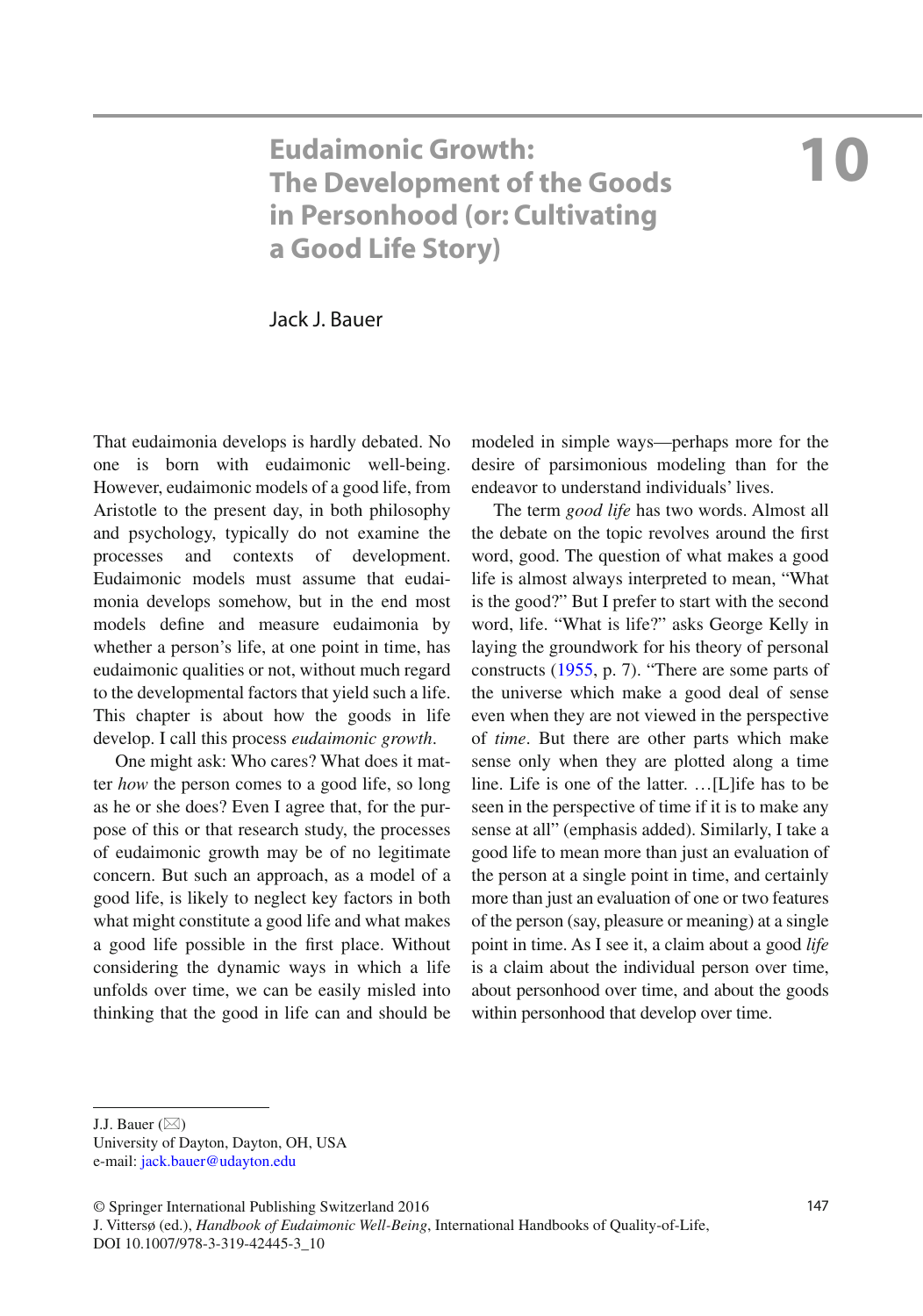## **10.1 Overview of this Chapter**

 This chapter addresses two primary questions. The first section of the chapter asks: What is the good of personhood? The second and third chapters ask: How does it develop?

The first section of the chapter outlines a model of the varied goods of personhood—a personological model of eudaimonia. This model integrates eudaimonics and hedonics; I argue that meaning and pleasure are two, irreducible goods of personhood. Furthermore, I provide a framework of philosophically subjectivist and objectivist approaches to the good in which just about every measure of eudaimonia and hedonia can be mapped. Again, the aim here is to understand personhood in terms of the good. From this perspective, well-being becomes a matter not of simply either pleasure or meaningfulness but rather of the *wellness of one*'s being. One's being surely includes pleasure but not exclusively or ultimately. Wisdom, moral virtues, meaningfulness, and growth all obtain as well.

 Following from that model, the second section of the chapter examines the idea of eudaimonic growth. Of particular focus is the distinction between eudaimonic, humanistic, and organismic perspectives on growth. Also of focus is the distinction between growth attained and growth valued, both of which are essential considerations.

 The third section of the chapter considers the relation between eudaimonic growth and selfidentity. The person who identifies with the idea of eudaimonic growth has what I call a *transformative self* (Bauer, [2016](#page-23-0)). The idea of growth serves as a central feature of this person's mental

model of self—and as a central theme in this person's life story. I focus on *narrative* self-identity, an approach that is especially well suited for studying self-identity in relation to cultural concepts of a good life. Life stories and a good life shed light on each other, theoretically and empirically. A life story is an attempt to construct a story of a good life (Taylor, [1989](#page-27-0)). Conversely, the features of a good life gain their meaning indeed, become good—in the context of stories. The words "good life story" in the title of this chapter refer to a story of a good life. The person with a transformative self draws on cultural master narratives of a good life.

 To give an overview of the various concepts in this chapter, Table [10.1](#page-1-0) shows how the varied goods in life can be divvied into five umbrella categories and how these five categories map reasonably well onto five features of life stories, respectively. The five umbrella categories of a the goods in life are hedonic happiness, love (which includes communal love for others, agentic love for activities, and a sense of meaningfulness), wisdom, and growth. The five narrative features are affective tone, motivational theme, organizational structure, and temporal development. This chapter is an exercise in explaining this table. By way of introduction, this table compares concepts that focus on similar kinds of goods in life. For example, affective tones in a personal narrative deal with the positive or negative assessments in a narrative, but not the specific value orientations or motivations of the narrative. Similarly, hedonia as a model of a good life deals with the positive or negative assessments of a life, but not the specific value orientations or motivations in the

<span id="page-1-0"></span>**Table 10.1** How theoretical features of narrative self-identity and a good life reflect each other to form a model of personhood and its goods

| Features of narrative |                            |                             |                                       |
|-----------------------|----------------------------|-----------------------------|---------------------------------------|
| self-identity         | Features of meaning-making | The good in life/personhood | Model of a good life                  |
| Plot                  | Facts                      | Basic needs                 | Assumed conditions for a<br>good life |
| Tone                  | Affective valence          | <b>Happiness</b>            | Hedonia                               |
| Theme                 | Value and motive           | Love                        |                                       |
| Structure             | Perspectivity              | Wisdom                      | Eudaimonia                            |
| Time                  | Development                | Growth                      |                                       |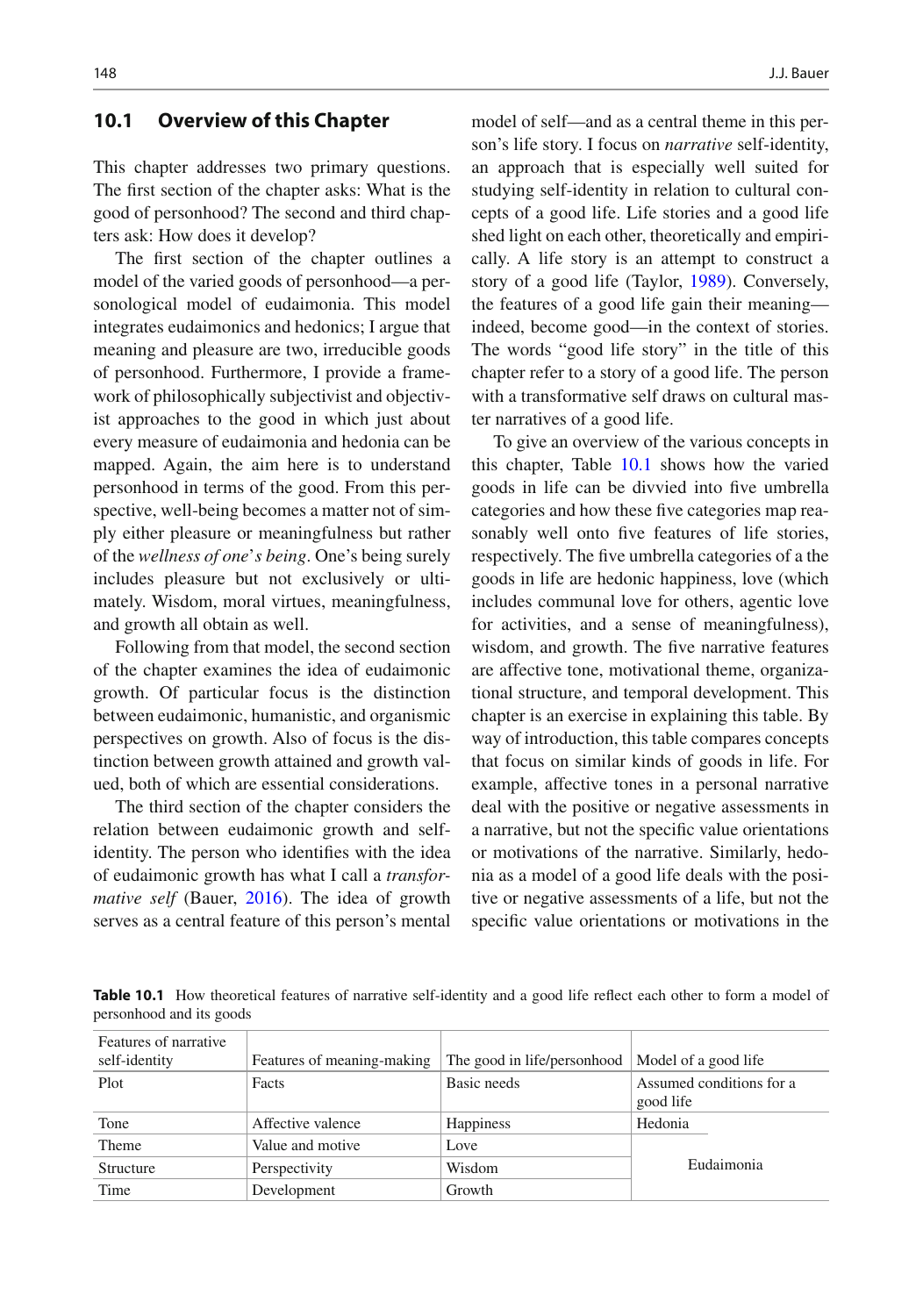person's life. In contrast, the narrative features of value-laden themes, structural perspectivity, and development over time all map onto primary goods in eudaimonic models of a good life.

## **10.2 The Big Umbrella of Eudaimonia**

 One of the problems of eudaimonia is that it means so many things (Kashdan, Biswas-Diener,  $&$  King, 2008; Ward  $&$  King, Chap. [35](SpringerLink:ChapterTarget), this volume). Each eudaimonist has his or her own list of candidate goods in life. Furthermore, many if not most measures of eudaimonic well-being correlate with measures of hedonic happiness, most notably subjective well-being as defined by pleasure and satisfaction (Diener, Lucas, & Scollon, [2006](#page-24-0); Haybron, [2008](#page-24-1), this volume; Sheldon, [2013](#page-26-0) , this volume). As a result, some have claimed that it makes sense to drop the term *eudaimonia* altogether and simply focus on subjective well-being and the many correlates and contributors of it. However, I advocate using the terms *eudaimonia* and *eudaimonic well* - *being* if only because they remind us that well-being can mean something broader that merely pleasure and satisfaction (while simultaneously acknowledging their importance). Hedonic happiness is not the only worthwhile good. Furthermore, it is not the ultimate outcome; hedonic judgments of good or bad only seem to be the "bottom line," and then only from subjectivist and nonorganismic perspectives on personhood.

 If I had to choose a single word to represent the many facets of eudaimonia as it is typically studied, I would choose *meaning*. Naturally a single term is unsatisfactory. But meaning serves as a handy contrast to the term *pleasure* , which is commonly used as a defining characteristic of hedonia (even if hedonia is more aptly summarized as the combination of pleasurable experience and satisfaction—Haybron, 2008). The term *meaning*, as I interpret it, refers to all qualities of the good in life besides hedonic pleasure and satisfaction, such as wisdom, moral virtues, selfactualizing, a sense of meaningfulness or

fulfillment, and other canonical qualities of eudaimonia.

In this section of the chapter we first consider how pleasure and meaning are two, irreducible goods of personhood. Then we examine subjectivist and objectivist approaches to the measurement of the goods of personhood, the combination of which offers a more comprehensive model of a good life. Finally I organize all those measures into five umbrella categories of a good life basic-need fulfillment, happiness, love, wisdom, and growth—that I view as helpful to the study of well-being generally and to the study of it in relation to self-identity.

## **10.2.1 How Eudaimonia Can Encompass Pleasure and Meaning**

 Eudaimonia is typically contrasted with hedonia, but several models allow for a more compatibilist view (e.g., Bauer & McAdams, 2010; Huta, [2013 ,](#page-24-2) this volume; Keyes, Schmotkin, & Ryff, 2002; Sheldon, 2013). What matters for hedonic theories of a good life is the focus on pleasure and satisfaction (Haybron, 2008). In contrast, what matters for eudaimonic theories is a focus on meaning (Wolf,  $2010$ ), by which is meant an umbrella term for any of the kinds of things that might bring about enduring pleasures or enduring satisfaction—and that might be valuable for other purposes as well. Meaning in this broad sense is well-suited as an overarching, single term to capture the qualities of eudaimonia that can be differentiated from hedonia (Steger, Yeon Shin, Shim, & Fitch-Martin, [2013](#page-26-1); Steger, Chap. [11](SpringerLink:ChapterTarget), this volume). In this section I wish to present the case that pleasure and meaning are two, irreducible goods in life. Between hedonia and eudaimonia, only eudaimonia allows for such a view, since the hedonic argument is one of exclusivity. To the question, "What makes a good life?" the hedonist answers, "Pleasure, period." The eudaimonist typically answers, "Meaning, period." I wish to argue that the eudaimonist answer can be "Pleasure plus meaning." Put another way, plea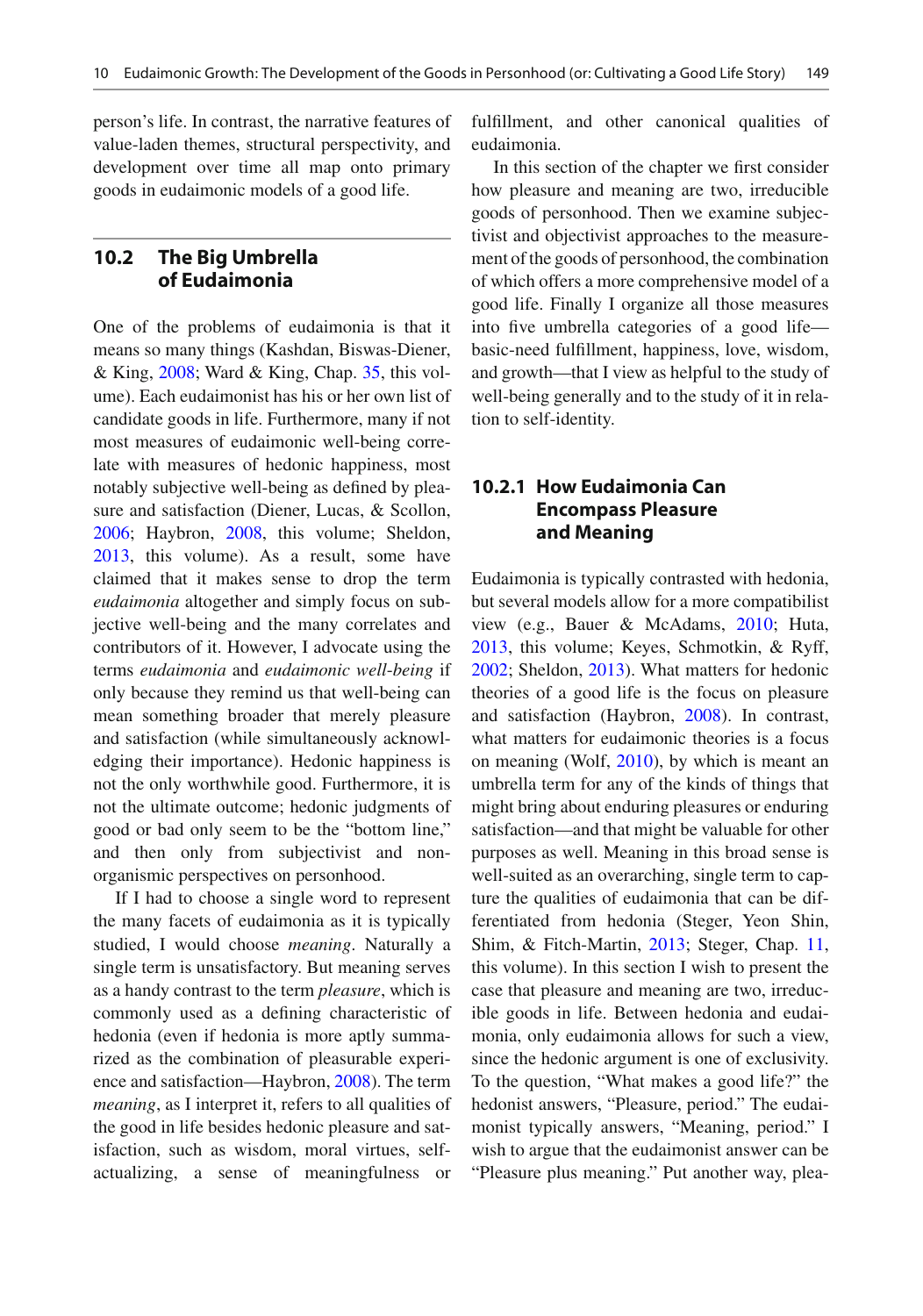sure is necessary but not sufficient *as a candidate good* for a good life.<sup>1</sup>

## **Is Pleasure Necessary as a Candidate Good? Yes**

 Pleasure is important on its own. No, pleasure is not a uniquely human quality and is certainly not virtuous in itself. But yes, pleasure is universally (or nearly universally) desired. Soon into this discussion we see that pleasure can have several meanings, e.g., as an experience, an attitude, or a positive feeling that has more to do with the feeling of knowing that one acted virtuously or even experienced virtue (Vittersø, [2013](#page-27-2), this volume). Still, I am claiming that pleasure in the hedonic sense can be valued in its own sake. Now, intrinsically motivated activities—that is, actions done for the pleasure of doing them—have specifically eudaimonic qualities (Waterman, Schwartz, & Conti, [2008](#page-27-3); Schwartz & Wrzesniewski, Chap. [8](SpringerLink:ChapterTarget), this volume). But it is a strong argument that pleasure or satisfaction (either for oneself or someone else, either intense or subtle) is the ultimate aim for action (Sheldon, 2013). On a more simplistic level, the word good can mean "pleasurable" or "virtuous." A life with pleasure is more full and simply better in subjectively experienced ways than a life without pleasure, other things equal. A person whose life has virtue but lacks pleasure may certainly be said to have a good life, but try asking that person who lacks pleasure whether something significant in life is missing. For these reasons I view pleasure, on its own, to be a candidate good in life (and thereby claim that moral goods are not the only goods worth considering in a good life). However, arguments for the universality and even primacy of pleasure do not legitimize the argument for the exclusivity of pleasure.

## **Is Pleasure Sufficient as a Candidate Good? No**

 I have three problems with the purely hedonic position. First is that it is too selfish. Hedonists have always had to battle this criticism. Their solutions, short of collapsing into solipsism, invariably involve the qualification of pleasures. Few models of hedonia claim that any form of pleasure counts for a good life (Flanagan, 2011). Selfishness and hurtful hedonic activity are generally out of bounds. Hedonic models of a good life often include *some* consideration of others, as in Bentham's notion of the greatest good for the greatest number of people. Problems of overindulgence are tempered by beliefs in balance, such as Aristotle's golden mean, Buddha's middle way, or (from a more hedonic perspective) Epicurus' equanimity, which derives from an equilibrium between excess and deficiency (Warren, [2009](#page-27-4)). The perils of advocating "pleasure, period" have also been tempered by qualifications that hedonic happiness be grounded in authenticity (Sumner, 1996), which is in most cases a eudaimonist concern and requires elaborate contortions to be rendered hedonic. In any case, it is clear that pleasure needs to be qualified in some context—which is to say, by this or that source of meaning.

My second reason why pleasure is not sufficient has to do with what I call the "negativity paradox." If pleasure is good and pain is bad, then it is impossible to explain a great deal of research showing that there is such a thing as too much pleasure. For instance, when adjusting to difficult life circumstances, the exclusive, subjective focus on positive experiences actually predicts poorer adjustment than a "mostly positive, some negative" focus, or a ratio of 3:1 or 5:1 positiveto-negative evaluations (Bauer & Bonanno, 2001; Fredrickson, 2013; Pennebaker & Seagal, 1999). When considering life in general, cultural ideals for a good life story are not exclusively positive but instead call for a transition from bad to good, which Dan McAdams  $(2006)$  calls "the redemptive self." As the old saying in journalism goes, no one wants to read a headline like "Millions Happy in Kansas Sunshine."

<span id="page-3-0"></span><sup>1</sup> Here I am presenting a case for what goods (like pleasure and meaning) are on the list for a good life. A good life may have pleasure but not virtuous meaning. A good life may have virtuous meaning but not pleasure. A good life need not have both.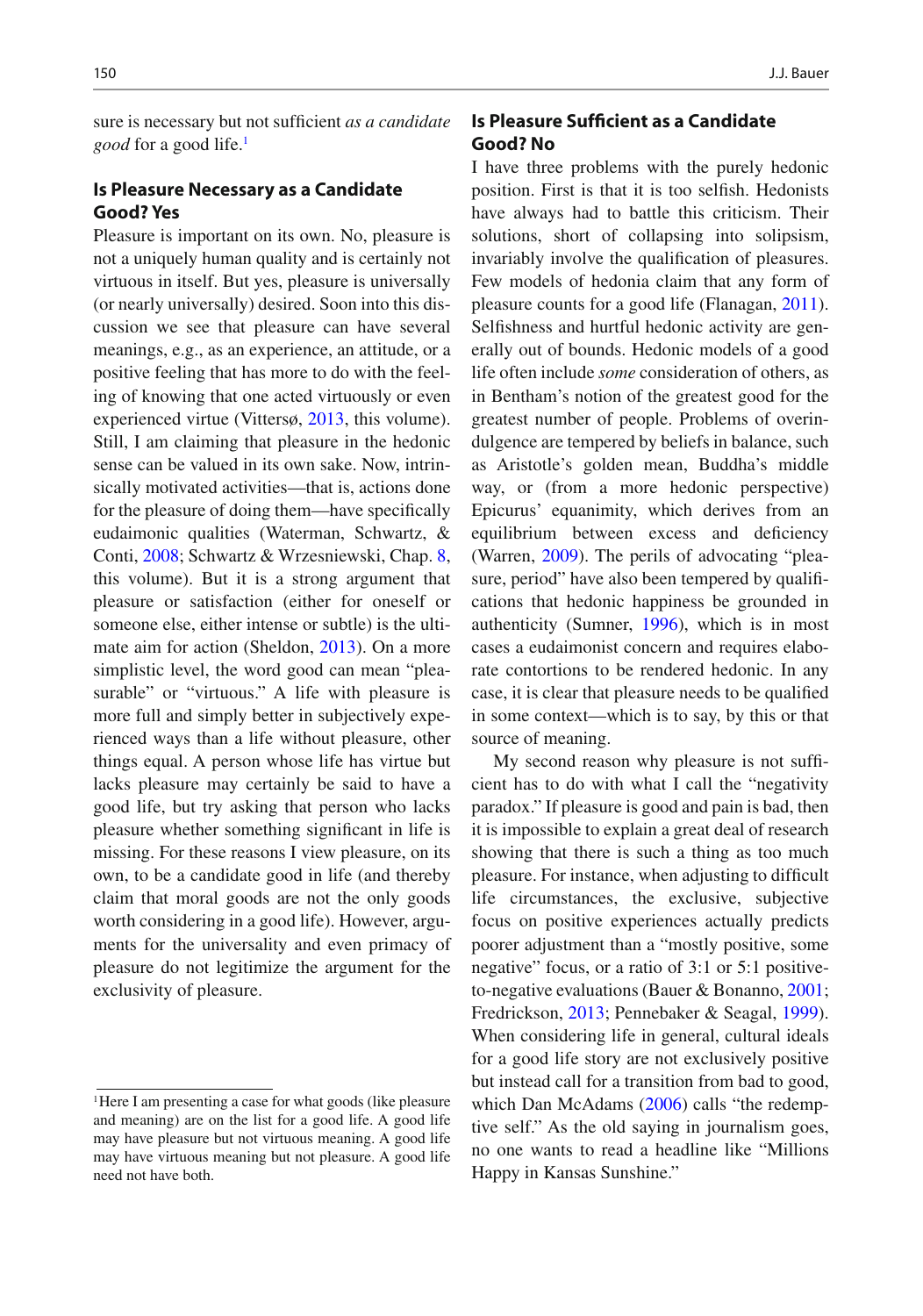Third, hedonia is too simple. Valerie Tiberius [\( 2013](#page-27-5) ) notes that hedonists criticize eudaimonists for having too variable and too long a list of "ingredients" for a good life (see also Tiberius, Chap. [38,](SpringerLink:ChapterTarget) this volume). But she criticizes hedonists for having too short a list—a list of one item, which is to say, pleasure. Subjectively, most people value both pleasure and meaning (Baumeister, Vohs, Aaker, & Garbinsky, 2013; King & Napa, 1998). People do not want simply to feel good. The philosopher Robert Nozick's [\( 1983](#page-25-5) ) experience machine gets at this question: If you could be hooked up to a machine that makes you feel good no matter what suffering might otherwise surround you, would you choose to be hooked up? (Or, would you take the blue pill in *The Matrix*?) The fact is that truth matters for people, and the search for truth is not all roses. Then there are the evolutionary arguments for our basic need for a concern for others, which is to say, that moral behavior is an inherent good for persons (Keltner, [2010](#page-25-6)). Hedonic models simply exclude too much of what makes a life good.

#### **Pleasurable Experience and the Slippery Slope Toward Eudaimonia**

 Pleasurable experience is generally the domain of hedonists. Yet intrinsically motivated activities—those done for the sheer pleasure or enjoyment of the activity itself—are closely tied to self-realization, flow experiences, and other sources of eudaimonic meaning in life (Waterman et al., 2008). Experiential rather than material purchases yield enduring effects of happiness which is to say, *meaningful* effects (Van Boven & Gilovich, 2003). Experiential purchases foster reminiscence, particularly of experiences shared with close others, and guard against the rumination and counterfactual thinking that come with material purchases (Carter & Gilovich, 2010). The link between experiences of pure pleasure and meaning is important. The hedonist might argue that pleasure is what makes the experience important, and the eudaimonist might argue for the meaning of that pleasurable event. The pleasure of pursuing virtuous activities, as distinct from purely hedonic experience (which is to say,

non-eudaimonic), plays a critical role in understanding pleasure and eudaimonia (Vittersø, [2013 \)](#page-27-2). However, I wish to take things a bit further to claim that hedonic pleasure on its own, regardless of whether it is tied to a virtuous context (either by the individual subjectively or by objective assessment), should serve as a candidate good in the eudaimonic list. What makes this position eudaimonic rather than hedonic is that I am also claiming that hedonic pleasure is not enough. It must be balanced, as must all candidate goods—for the same reason that any one virtuous act can do harm to someone—within the broader context of the person, in the context of situations, within the broader context of the person's development over time within a social ecology. In other words, I'm targeting the wellness of one's being, broadly construed. As for the rationale, I look to the meeting of pleasure and meaning in the concept of value.

## **10.2.2 Value as the Nexus of Pleasure and Meaning**

 Value has facets of thinking and feeling. Schwartz and Bilsky (1990) define a value as a concept or belief that has a desirable end state or behavior (note the implication of pleasure) and that endures beyond the immediate moment, among other qualities. Values represent what people (with an emphasis on persons) feel and think are important or meaningful over time. Here I argue that values are an *enduring pleasure* that is defined in terms of the specific context of that pleasure, which is to say, a *meaning* .

 Any one meaning involves a sense of desirability or pleasure at its core. Yet a fleeting pleasure is itself not meaningful unless a set of fleeting pleasures are strung together conceptually into a meaning—and unless a person finds the strung-together meaning pleasing. Value is *felt* as the pleasure of a specific source or context of a pleasing or satisfying experience. Value is *thought* as the specific meaning or context of that pleasing or satisfying experience. In other words, values link together conceptual meanings and felt affects. Thus values are at the heart of meaning;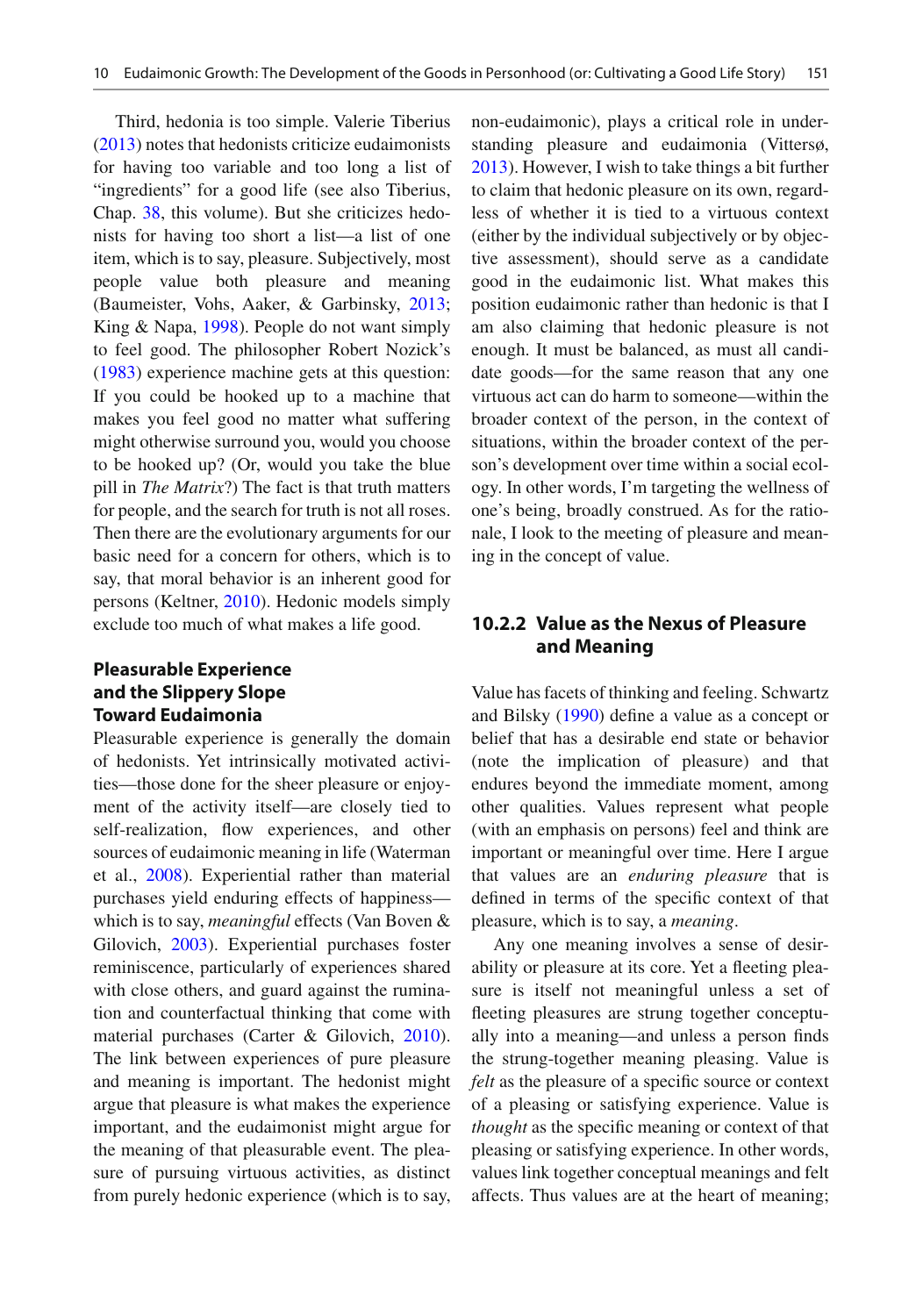they make a conceptual meaning *meaningful* . But as to whether felt pleasure or conceptual meaning takes center stage, I am hard pressed to say. Value exists as pleasure and meaning co-arise in a context of persons, situations, personal development, and the social ecology of each.

 In the context of a good life, a meaning is a conceptual knowledge structure that holds personal value; it is personally *meaningful*. Such meanings come in many forms, such as wisdom, virtue, friendship, etc. Meaning from this perspective is a *context* (Baumeister, 1991). For instance, a pleasurable experience becomes meaningful upon thinking about the experience in terms of its context: Watching a sunset, playing with a friend, or enduring a hardship becomes meaningful upon thinking about the activity in terms of the people in it (who are personally meaningful and endure over time; this might include the self), the place (which is personally meaningful and endures over time), particular ideals or values themselves (such as fairness or care), and the like.

#### **10.2.3 Orientations, Fulfillments, and Structures of Value**

 Values are measured in psychology in three general ways, in terms of their orientation, fulfillment, and structure. Psychological measures of value orientation include measures that assess whether or how much a person is oriented toward particular *types* of meaning. Measures of values and motivation—but not motivation fulfillment fall into this category (e.g., growth motivation— Bauer, Park, Montoya, & Wayment, 2015; achievement motives of mastery, performance, approach, and avoidance—Elliot & McGregor, [2001](#page-24-9); moral foundations of justice, care, authority, loyalty, and purity—Graham et al., 2011; eudaimonic and hedonic motives—Huta & Ryan, [2010](#page-24-11); self-determined and controlled motives— Deci & Ryan, 2000; various values like universalism, benevolence, power, security, and stimulation—Schwartz, [2007](#page-26-5)).

Measures of value fulfillment assess any form of meaningfulness, whether in general or in a specific context or domain of life. The term *meaningfulness* is the evaluation and experience that a particular value or meaning has been fulfilled. By meaningfulness I mean a value fulfill-ment (Baumeister, 1991; Tiberius, [2014](#page-27-7); Wolf,  $2010$ , which, when studied as central values to one's selfhood can include self-fulfillment (Haybron,  $2008$ ). When one assesses one's own life as meaningful, one is likely drawing on the feeling that a particular meaning or value orientation has been fulfilled to a personally satisfying degree—that a need for meaning (Baumeister, [1991 \)](#page-24-7) has been met. Here we see the primary difference between hedonia and eudaimonia. From the perspective of meaningfulness just described, life satisfaction can be viewed as a form of meaningfulness. Because life satisfaction does not take into consideration a specific context of meaning but rather one's life in general, life satisfaction is among the most general and abstract forms of meaningfulness, having much more in common with the context-free assessments of affectivity and global self-esteem than with the contextspecific assessments of various forms of meaning in life (e.g., meaningful relationships or a sense or environmental mastery—Ryff & Singer, 2008). Life satisfaction correlates with meaningfulness in life (Steger, Frazier, Oishi, & Kaler, 2006), but life satisfaction itself is a global assessment that a life is satisfying, without reference to the varied sources (that is, the context, the meaning) of that satisfaction. It is the source or context of an assessment of pleasure or satisfaction that reflects meaningfulness and is of concern for eudaimonists (e.g., Wolf, 2010; not that meaningfulness is of universal concern for eudaimonists). As soon as an assessment involves the consideration of specific sources of meaning love, work, personal mastery, etc.—we have an assessment of meaningfulness. Thus I have claimed that Ryff's measure of psychological well-being is a measure of meaningfulness: It assesses six domains of meaning in life, with an emphasis on the degree to which one feels that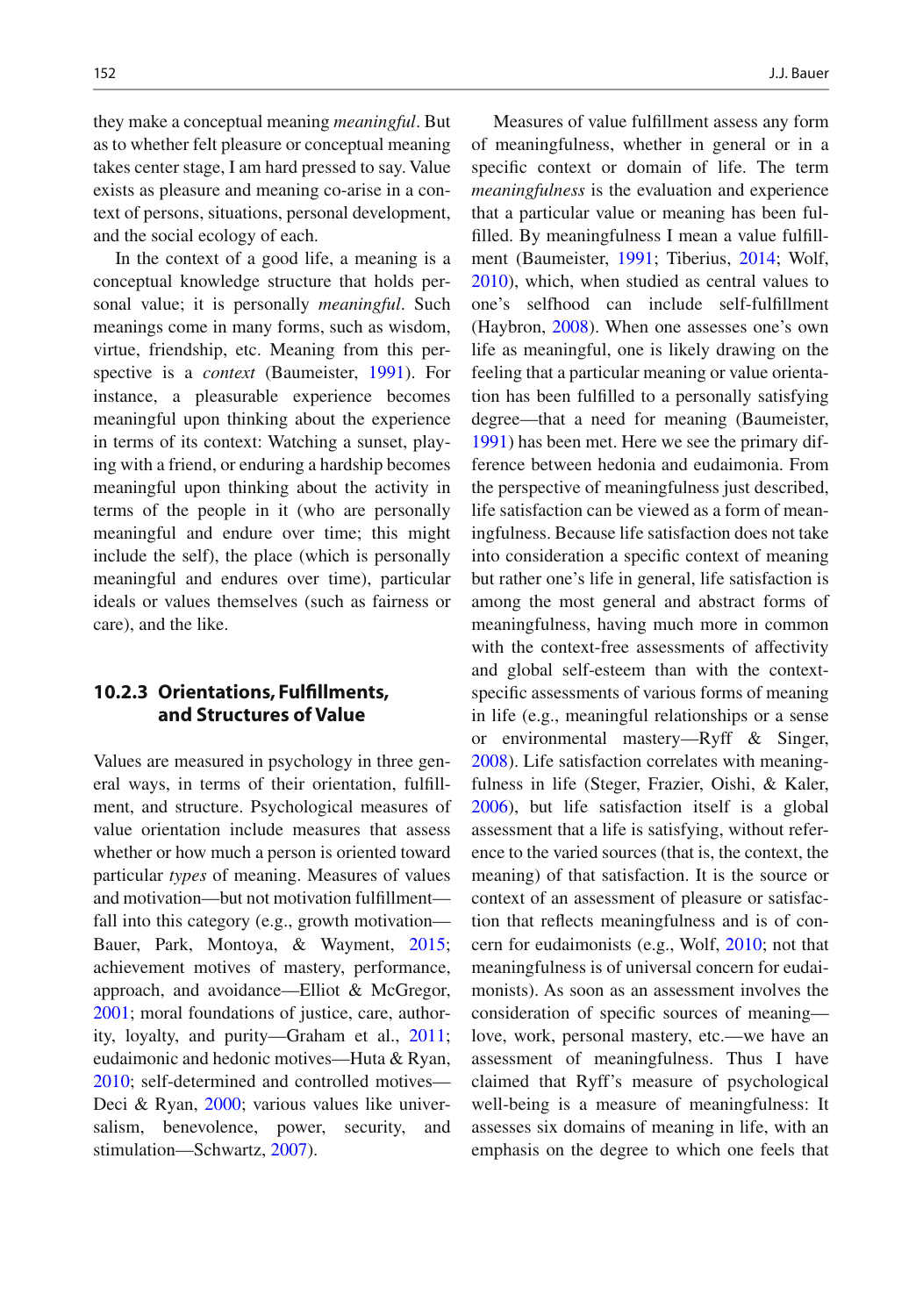those values in life have been satisfied or fulfilled (Bauer et al., [2015](#page-24-8); Bauer, McAdams, & Pals, [2008](#page-23-3)). Similarly, the Meaning in Life Questionnaire—Presence subscale (Steger et al., [2006](#page-26-7)) measures the degree to which a person claims to "have" meaning in life, which is to say, to have certain valued meanings relatively fulfilled in life. However, unlike Ryff's measure, Steger's measure targets meaningfulness in general, rather than specific contexts of it.

 Finally, measures of value structure focus on neither the type nor the fulfillment of values but rather on the *organizational structure* of the meanings of those values. Value structure is measured as degrees of integrative complexity, perspective- taking, or differentiation and integration in a research participant's thinking about the self and others (Kegan, 1982; Labouvie-Vief, [2006](#page-25-8); Loevinger, 1976; Suedfeld & Bluck, 1993; Tadmor, Tetlock, & Peng, 2007). Whereas most psychological measures of value orientations and value fulfillments are subjectively assessed (via self-report), measures of value structure are more objectivist: External researchers identify the degree of complexity, integration, or perspectivity of a person's subjective responses to an openended question. Many of (though not all) these measures derive from developmental theory and a Piagetian, structural-developmental theory in particular. Higher capacities to take multiple perspectives are characterized by higher degrees of psychosocial maturity and wisdom (Staudinger, Dörner, & Mickler, 2005; Law & Staudinger, Chap. [9](SpringerLink:ChapterTarget), this volume).

## **10.2.4 Subjective and Objective: How We Measure Personhood and a Good Life**

 I am especially interested in the idea of a reasonably comprehensive model of eudaimonia that is empirically measurable, even if its measurement is not possible in a single set of studies. One of the more divisive issues deals with how we know the good: subjectively or objectively. I see no compelling reason why we cannot study eudaimonia from both subjectivist and objectivist perspectives. I start from the perspective that a good life—if we consider the whole person and indeed the varieties of personhood that might be good is multifaceted, some of it known to the individual person and some of it not known to the person, or at least not reliably so. The pluralist, radical empiricism of William James (1907, 1909) strikes me as the sensible course if our objective is to come to as comprehensive understanding as possible of a good life. To map out the territory without taking up much space, we can consider the subjectivist–objectivist debate in a  $2 \times 4$  table that maps the individual person and others onto qualities of the good, such as its beneficiary, criteria, and evaluations (see Table 10.2).

## **Whose Well-Being? Internalist Versus Externalist Perspectives**

 One form of the subjectivist-objectivist debate is more precisely about internalist versus externalist perspectives (Haybron, 2008). These perspectives belong to Source 1 in Table [10.2](#page-6-0) and address

|                   |                             | Sources of information in measuring a person's well-being |                                             |                                        |  |  |
|-------------------|-----------------------------|-----------------------------------------------------------|---------------------------------------------|----------------------------------------|--|--|
|                   | Source 1                    | Source 2                                                  | Source 3                                    | Source 4                               |  |  |
|                   | Beneficiary of the<br>good  | Criterion of the good                                     | Description of the<br>Person/well-being     | Evaluation of the<br>Person/well-being |  |  |
|                   | Whose well-being?           | Who sets criteria for<br>well-being?                      | Who describes the<br>person?                | Who evaluates the<br>person?           |  |  |
| <b>Individual</b> | Internalist<br>participant  | Subjectivist<br>participant                               | Subjectivist<br>participant                 | Subjectivist<br>participant            |  |  |
| Other(s)          | Externalist other<br>people | Objectivist<br>researcher(s)                              | Objectivist other<br>person(s) <sup>a</sup> | Objectivist other<br>person(s)         |  |  |

<span id="page-6-0"></span> **Table 10.2** Internalist, externalist, subjectivist, and objectivist assumptions in any measure of personhood and its goods

a The other person may be the researcher, a team of researchers, or other research participants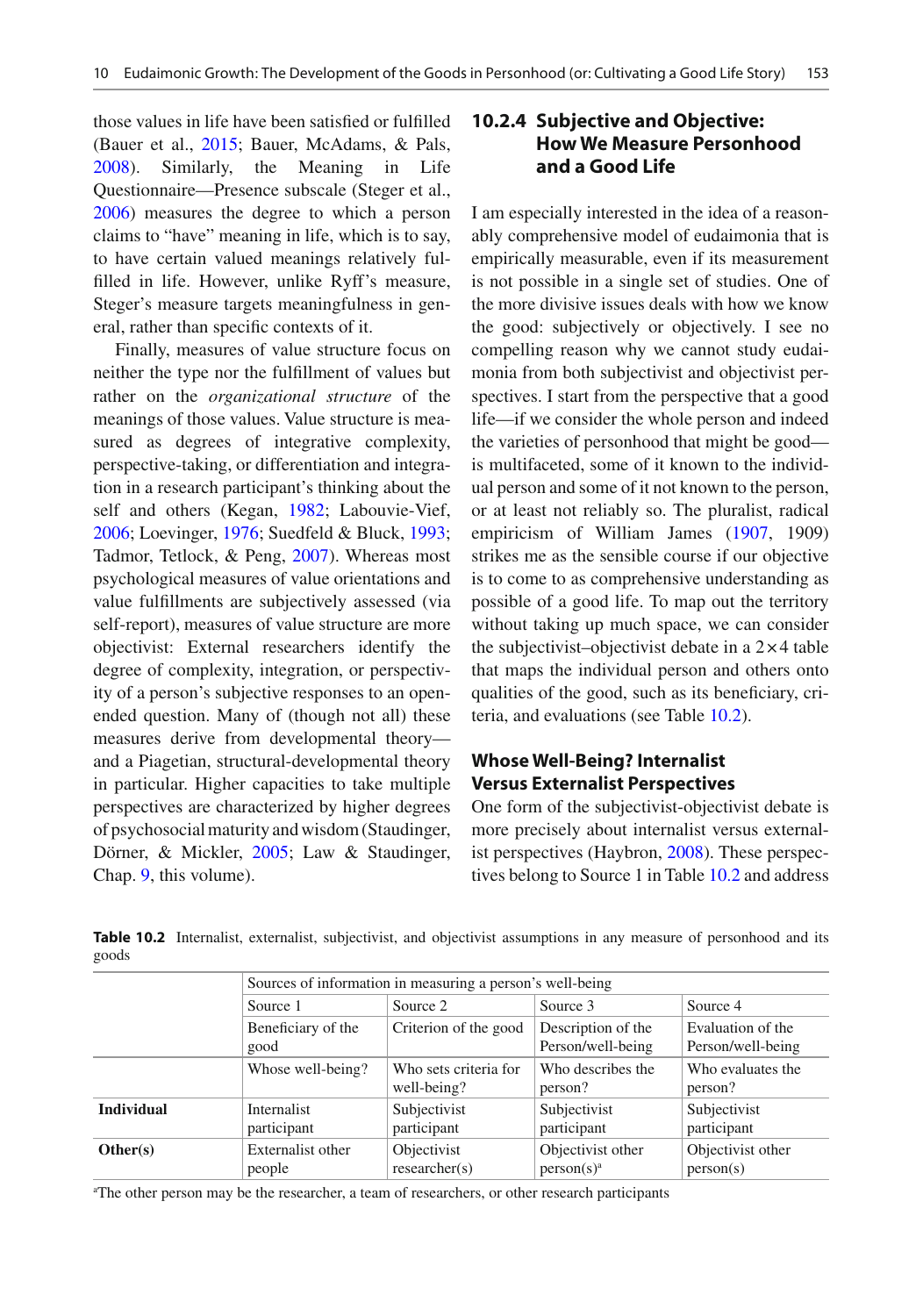the question: Whose welfare is being taken into consideration—other people's (externalism) or just the individual's (internalism)? Measures that include concern for others' welfare are externalist (e.g., Keyes,  $1998$ ; Ryff & Keyes,  $1995$ ), noting (and this is important) that they may also include concerns for the individual's own welfare (Haybron, 2008). Measures that include concern for the individual's own welfare (and not explicit concern for others' welfare) are internalist, whether hedonic or (e.g., subjective well-being— Diener et al., [2006](#page-24-0)) or eudaimonic (meaning in life—Steger et al., 2006). Notably, externalist models of the good may be measured by either subjective (Keyes, [1998](#page-25-11); McAdams & de St. Aubin,  $1992$ ; Ryff & Keyes,  $1995$ ) or objective assessments (Labouvie-Vief, [2006](#page-25-8); Loevinger, [1976](#page-25-9)). What matters is whether the measure asks the assessor to consider the welfare of others.

## **Whose Criteria for Well-Being?**

 The question for Source 2 is: Who sets the criteria on which the participants will be measured? I mention Source 2 only for pedagogical purposes, because it is not an issue for scientific measures (and because sometimes this source is mistaken for the other sources). Virtually no scientific research allows the research participants themselves to *define the criteria* of the good for any particular measure. Only the researcher designs the measure. Of course participants can assess themselves in scientific measures via self-report, thereby determining whether a particular characteristic of self is relatively good or bad. But that deals with Sources 3 and 4, not 2.

## **Who Assesses Well-Being? Subjectivist Versus Objectivist Perspectives**

 The next two questions are more relevant for scientific measures—particularly Source 4, which is the one that deals with the production of most data in psychological research on well-being, namely self-report. Sources 3 and 4 deal with the description (Source 3) and evaluation (Source 4) of the person's well-being, characteristics, or other qualities. For most research on well-being, which is self-report, Sources 3 and 4 are the same: the individual person who makes the subjective self-report. However, some research methods distinguish the two. For example, narrative research often involves subjective descriptions of the self (Source 3) that are only converted into data by objective (i.e., researcher-rated or computer-rated) assessments of those subjective descriptions (Source 4). Almost always, Source 4 refers to the numerical data of well-being that are used in statistical analyses.

#### **Considering the Combinations**

 Let's consider how these categories can be used to organize just about any measure of personhood or well-being. Table [10.3](#page-8-0) draws on the framework of Table [10.2](#page-6-0) to organize measures of hedonia and eudaimonia, including measures of well-being (as typically studied) and measures of motives and values. Measures are first classified by subjectivist versus objectivist evaluations (Source 4) in the top and bottom halves of the table, respectively. Measures are then classified in terms of whose welfare is to be considered (individuals or others too), as defined by the measure that instructs those people in the research study who are making the evaluations of the person. Internalist measures consider the welfare of the individual person alone, whereas externalist measures consider the welfare of other people as well as the individual person (definition of internalism versus externalism from Haybron, 2008). Sources 2 and 3 in Table [10.2](#page-6-0) are not considered here. Table [10.3](#page-8-0) further differentiates measures according to what they measure: value orientations, value fulfillments, value structure, or time. Finally, Table [10.3](#page-8-0) shows how these measures align with umbrella categories of the good in life (happiness, love, wisdom, growth), which is explained in the next section.

 To start wading through Table [10.3](#page-8-0) , let's consider as an example hedonic measures of subjective well-being (e.g., Diener et al.,  $2006$ ) as well as eudaimonic measures of value orientations (e.g., values—Schwartz, [2007](#page-26-5) ; self- determination theory motives—Deci  $& Ryan, 2000$  and value fulfillments (e.g., presence of meaning in life— Steger et al., 2006; psychological well-being— Ryff & Keyes, [1995](#page-26-11)). For any of these measures, Source 1 is expressly internalist, because the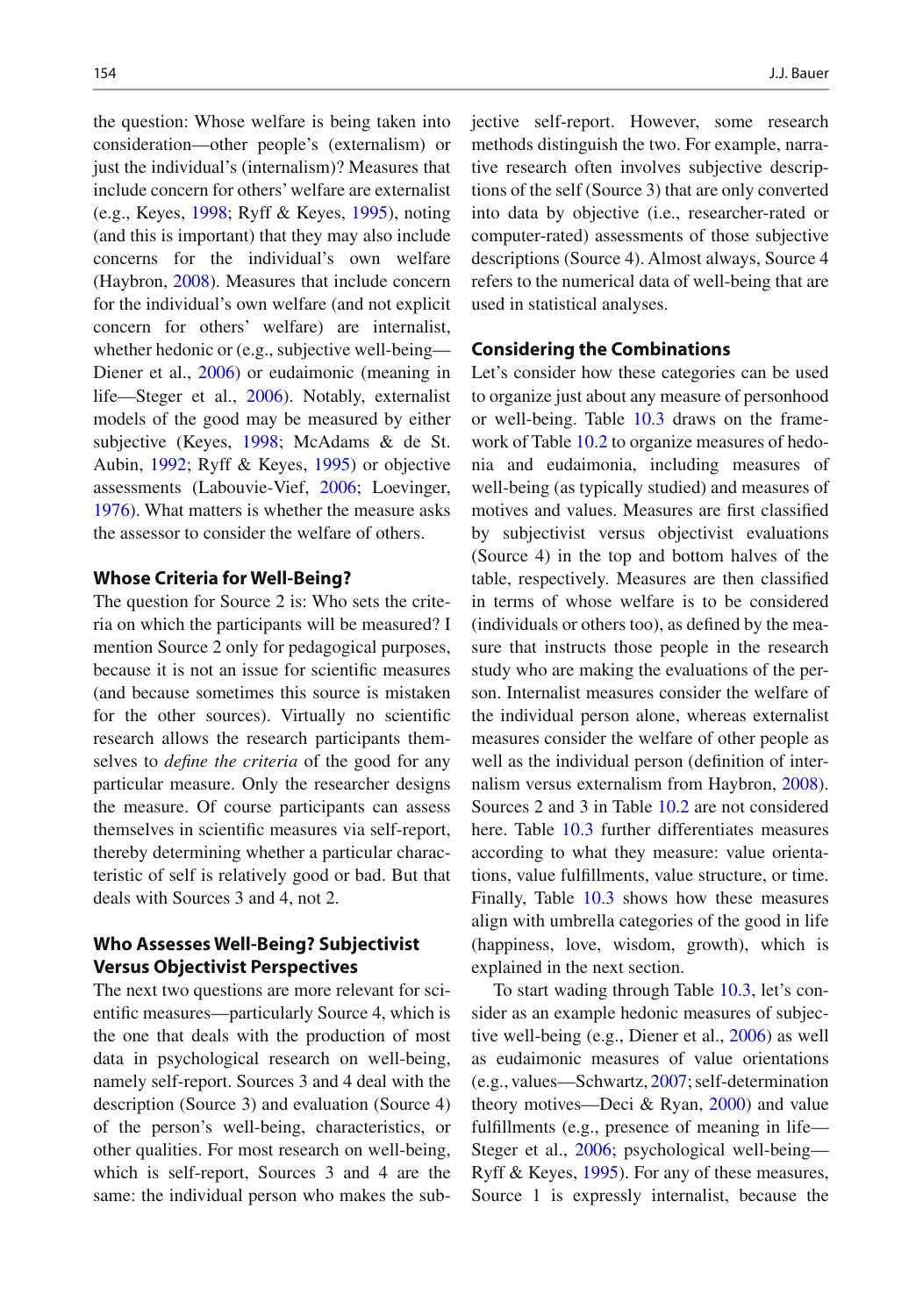<span id="page-8-0"></span>

|                                         |                    | Source 4: subjectivist evaluation (all are self-report measures) |                                 |                                                                 |                                                           |                                                                                     |                                                                           |
|-----------------------------------------|--------------------|------------------------------------------------------------------|---------------------------------|-----------------------------------------------------------------|-----------------------------------------------------------|-------------------------------------------------------------------------------------|---------------------------------------------------------------------------|
|                                         |                    |                                                                  | Hedonic pleasure                | Eudaimonic meaning                                              |                                                           |                                                                                     |                                                                           |
|                                         |                    |                                                                  | Happiness                       | Love                                                            |                                                           | Wisdom                                                                              | Growth                                                                    |
|                                         |                    | Basic needs                                                      | VO & VF <sup>a</sup>            | Value orientation                                               | Value fulfillment                                         | Value structure                                                                     | Time                                                                      |
| Source 1:<br>beneficiary of the<br>Good | <b>Internalist</b> | Self-report<br>on food,<br>survival,<br>health, etc.             | Positive and<br>negative affect | Explicit agentic motives<br>and values                          | Psychological<br>well-being-all but<br>positive relations | Self-described<br>coherence of self.<br>goals, etc.                                 | Self-described<br>improvement in self<br>or agentic concerns              |
|                                         |                    |                                                                  | Life satisfaction               | Intrinsic/extrinsic<br>motivation                               | Presence of meaning<br>in life                            | Self-rated<br>discrepancy in<br>actual v. ideal,<br>ought, undesired<br>etc. selves | Psychological<br>well-being-personal<br>growth                            |
|                                         |                    |                                                                  | Self-esteem                     | Self-rated agentic<br>narrative themes                          | Satisfaction of<br>agentic needs                          |                                                                                     | Post-traumatic<br>growth attained                                         |
|                                         |                    |                                                                  | Hedonic motives                 | Identity<br>status-exploration                                  | Authenticity (indiv.)                                     |                                                                                     |                                                                           |
|                                         |                    |                                                                  |                                 | Curiosity                                                       | Flow experienced                                          |                                                                                     |                                                                           |
|                                         |                    |                                                                  |                                 | Savoring anticipated                                            | Savoring done                                             |                                                                                     |                                                                           |
|                                         |                    |                                                                  |                                 | Eudaimonic motives                                              | Self-efficacy                                             |                                                                                     |                                                                           |
|                                         |                    |                                                                  |                                 |                                                                 | Self-Concept Clarity                                      |                                                                                     |                                                                           |
|                                         | <b>Externalist</b> |                                                                  |                                 | Explicit communal<br>motives and values                         | Psychological<br>well-being-positive<br>relations         | Self-described<br>positioning of<br>self and others                                 | Self-reported<br>improvement in<br>relation-ships or<br>communal concerns |
|                                         |                    |                                                                  |                                 | Generativity                                                    | Social well-being                                         |                                                                                     |                                                                           |
|                                         |                    |                                                                  |                                 | Growth motivation                                               | Flourishing                                               |                                                                                     |                                                                           |
|                                         |                    |                                                                  |                                 | Prejudice/group identity                                        | Satisfaction of<br>communal needs                         |                                                                                     |                                                                           |
|                                         |                    |                                                                  |                                 | Self-actualization                                              | Authenticity (incl.<br>others welfare)                    |                                                                                     |                                                                           |
|                                         |                    |                                                                  |                                 | Moral foundations                                               | Adult attachment                                          |                                                                                     |                                                                           |
|                                         |                    |                                                                  |                                 | <b>Explicit motives</b><br>Self-rated comm.<br>narrative themes | Identity<br>status-commitment                             |                                                                                     |                                                                           |

 **Table 10.3** Sample measures of hedonic and eudaimonic well-being, as organized according to internalist, externalist, subjectivist, and objectivist measures

 $\vec{\circ}$ 

(continued)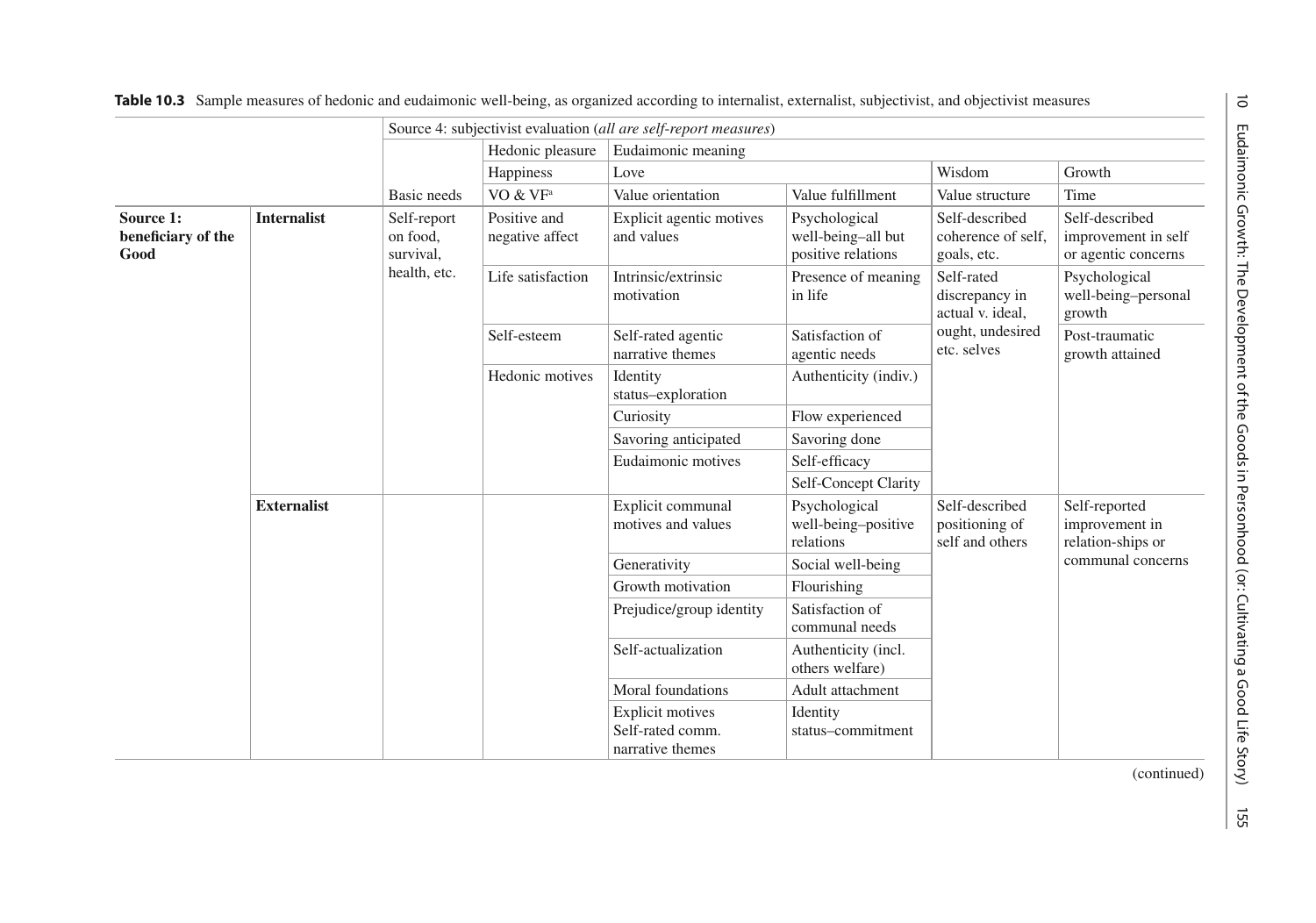## **Table 10.3** (continued)  $\begin{bmatrix} 1 & 1 \\ 0 & 0 \end{bmatrix}$

|                                         |                    | Source 4: objectivist evaluation (all are non-self-report measures) |                                      |                                                                           |                                                               |                                                 |                                         |
|-----------------------------------------|--------------------|---------------------------------------------------------------------|--------------------------------------|---------------------------------------------------------------------------|---------------------------------------------------------------|-------------------------------------------------|-----------------------------------------|
|                                         |                    |                                                                     | Hedonic pleasure                     | Eudaimonic meaning                                                        |                                                               |                                                 |                                         |
|                                         |                    |                                                                     | <b>Happiness</b>                     | Love                                                                      |                                                               | Wisdom                                          | Growth                                  |
|                                         |                    | Basic needs                                                         | $VO & VP^a$                          | Value orientation                                                         | Value fulfillment                                             | Value structure                                 | Time                                    |
| Source 1:<br>beneficiary of the<br>good | <b>Internalist</b> | Medical<br>records                                                  | Physiologi-cal<br>stress etc.        | Implicit agentic<br>motives and values                                    | Researcher-rated,<br>agentic fulfillment                      | Self-rated<br>coherence of self,<br>goals, etc. | Objective changes<br>over time, agentic |
|                                         |                    |                                                                     | Targeted<br>marketing in<br>business | Researcher-rated<br>agency-motive<br>themes in<br>narratives <sup>b</sup> | Clinician-rated<br>agentic, healthy<br>functioning            | Narrative integrative<br>complexity             | Researcher-rated<br>growth attained     |
|                                         |                    |                                                                     |                                      | Targeted marketing                                                        |                                                               |                                                 |                                         |
|                                         | <b>Externalist</b> | Socio-<br>economic status                                           |                                      | Implicit communal<br>motives and values                                   | Researcher-rated<br>relatedness or<br>communal<br>fulfillment | Narrative<br>positioning analysis               | Changes over time,<br>communal          |
|                                         |                    |                                                                     |                                      | Researcher-rated<br>communion-motive                                      | Clinician-rated,<br>communally                                | Psychosocial<br>perspective-taking              | Loevinger ego<br>development            |
|                                         |                    |                                                                     |                                      | themes in<br>narratives <sup>b</sup>                                      | healthy functioning                                           |                                                 | Kohlberg moral<br>reason                |
|                                         |                    |                                                                     |                                      |                                                                           |                                                               |                                                 | Kegan subject-<br>object dev't          |

<sup>a</sup>VO & VF: Value orientation and value fulfillment. Measures of pleasure (and satisfaction) may be either value orientations of fulfillments. Most measures deal with fulfillment, i.e., *having* pleasurable experiences or satisfaction in life. Some measures deal with value orientations for seeking pleasure (e.g., hedonic motives) or seeking specific forms of it (e.g., others' approval social status, power, money, etc.). I compressed what should be two columns (for value orientations and fulfillments) into one for the sake of space b Narrative measures: When coded by researchers or software, narrative measures are objective assessments, not subjective. When participants code their own narrative measures, it's subjective. Coded narratives are more common, at least when it comes to studying value and meaning. However, just as participants may rate their own personal strivings in terms of value (e.g., intrinsic versus extrinsic motivation; Sheldon & Kasser, [1995](#page-26-12)), narratives may also be rated in this way. Typically, however, one strength of narrative measures is that they are not mere self-reports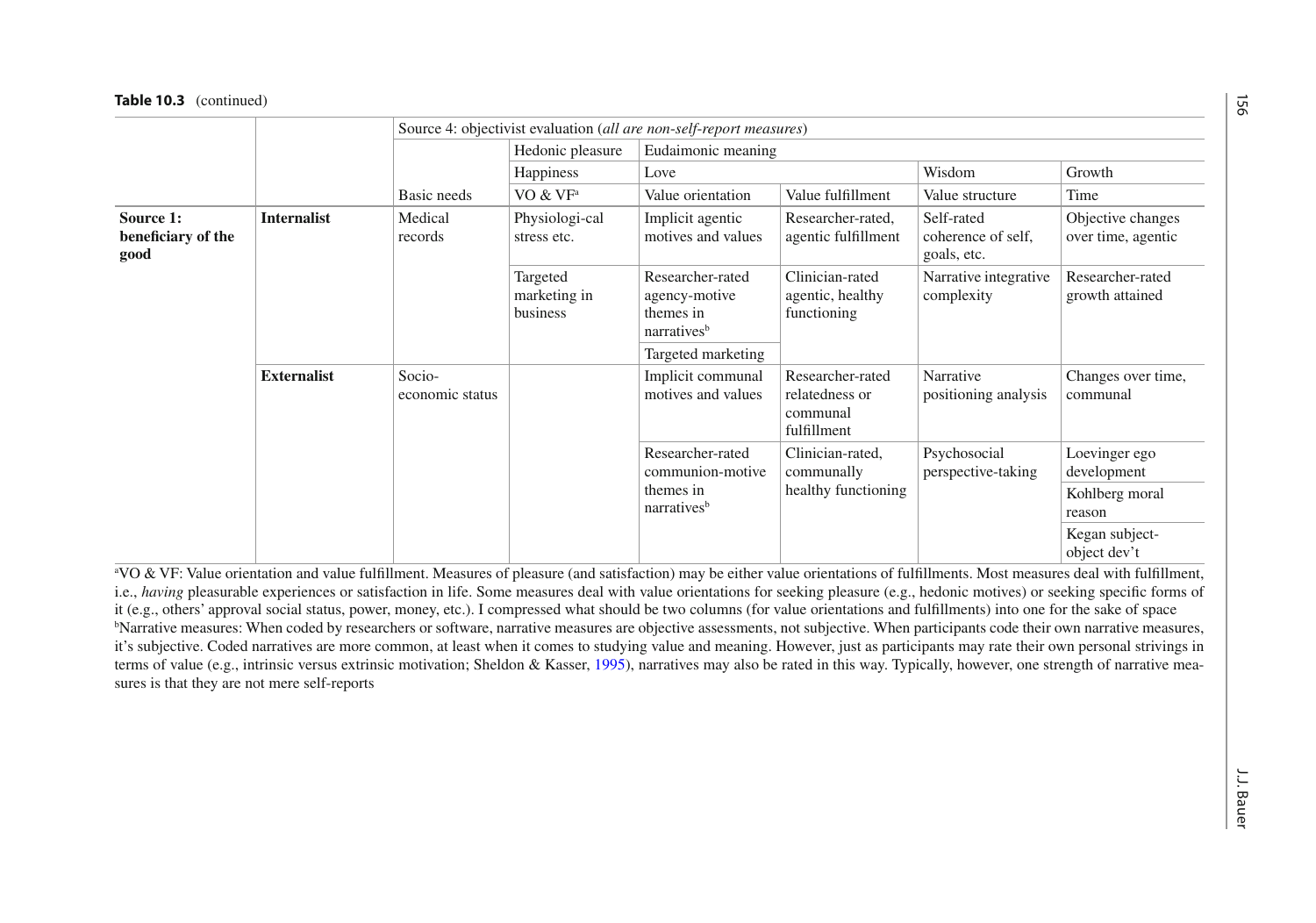measures do not ask one to rate one's life in terms of the welfare of others. As with all scientific measures, Source 2 is expressly objective: The measure by design forces the person to define the good in terms of pleasure and satisfaction. Sources 3 and 4 are both subjective: In taking the questionnaires, the participant mentally generates a description of his or her life (Source 3) and then also generates an evaluative assessment (e.g., a series of 1–7 ratings) of that description (Source 4). Now consider a measure that is subjectivist for Sources 3 and 4 but is externalist, not internalist, for Source 1: Any measure that asks participants to rate how much they are concerned for others (e.g., social well-being—Keyes, 1998; generative concern—McAdams & de St. Aubin, [1992](#page-25-12)). As for narratives, we have already considered research-rated personal narratives, which may be either internalist or externalist for Source 1, subjectivist for Source 3, but objectivist for Source 4. Finally, some measures in Table [10.3](#page-8-0) have subscales that appear in different cells. Within a measure, one subscale may assess value orientation or motivation (e.g., the anticipation subscale of savoring—Bryant, 2003), while another may assess value fulfillment (e.g., routine savoring experienced in life). As another example, one subscale may assess internalist concerns (e.g., five of the six subscales of psychological well-being—Ryff & Keyes, 1995), while another subscale may assess externalist concerns (e.g., the positive relations subscale of psychological well-being). Still other measurement constructs have both subjective and objective approaches, as with explicit and implicit motives (Schultheiss, Yankova, Dirlikov, & Schad, [2009](#page-26-13); Thrash, Elliot, & Schultheiss, [2007](#page-27-8)), where explicit motives are self-reported and implicit motives are researcher-assessed.

 When it comes to measuring personhood and its goods, we might employ any of these approaches: internalist subjective (e.g., Subjective Well-Being—Diener; Meaning in Life Questionnaire), internalist objective (e.g., heart rate; narrative coding of personal achievements), externalist subjective (e.g., Psychological Well-Being or the Loyola Generativity Scale), or externalist objective (e.g., Ego Development or the

narrative coding of generativity). Is a subjective or objective definition of the good in life better? I reject the question; both are helpful in our collective project of understanding the fullness of personhood and flourishing. We turn now to that fullness—and the myriad measures of it.

## **10.2.5 Umbrella Categories: Happiness, Love, Wisdom, Growth**

 This model of measuring personhood and its goods is complex. Yet all those measures fit more or less squarely within five umbrella categories of a good life.

## **Basic Needs and Other Constraints to Flourishing**

 The development of a good life requires a fertile ground of leisure and luck, as Aristotle put it. Leisure is shorthand for the resources that allow a person both not to worry about basic needs like food and shelter and to have enough time to think deeply about life. These are questions about one's life in the context of biological affordances and resources available in one's social ecology. The important empirical issue as I see it is whether leisure makes eudaimonia more likely. As a survey of more than 60,000 people from more than 120 countries has shown, personal concerns for things like one's sense of competence and relatedness are significantly (and overwhelmingly) less likely if one's basic needs for food and the preservation of one's life are in question (Tay & Diener, 2011). Nussbaum's (1998, 2011) model of a good life in philosophy, the Capabilities Approach, is greatly concerned with the role of basic-need satisfaction in the development of human flourishing. It is no coincidence that her model takes a decidedly developmental approach. The following goods (below) are more akin to psychological needs (Deci  $&$  Ryan, [2000](#page-24-12)) and largely rest on the satisfaction of more basic needs. As for limitati, life in the margins of society poses significant threats to the very possibility of living out one's cultural ideals for eudaimonic growth. The margins are set in vari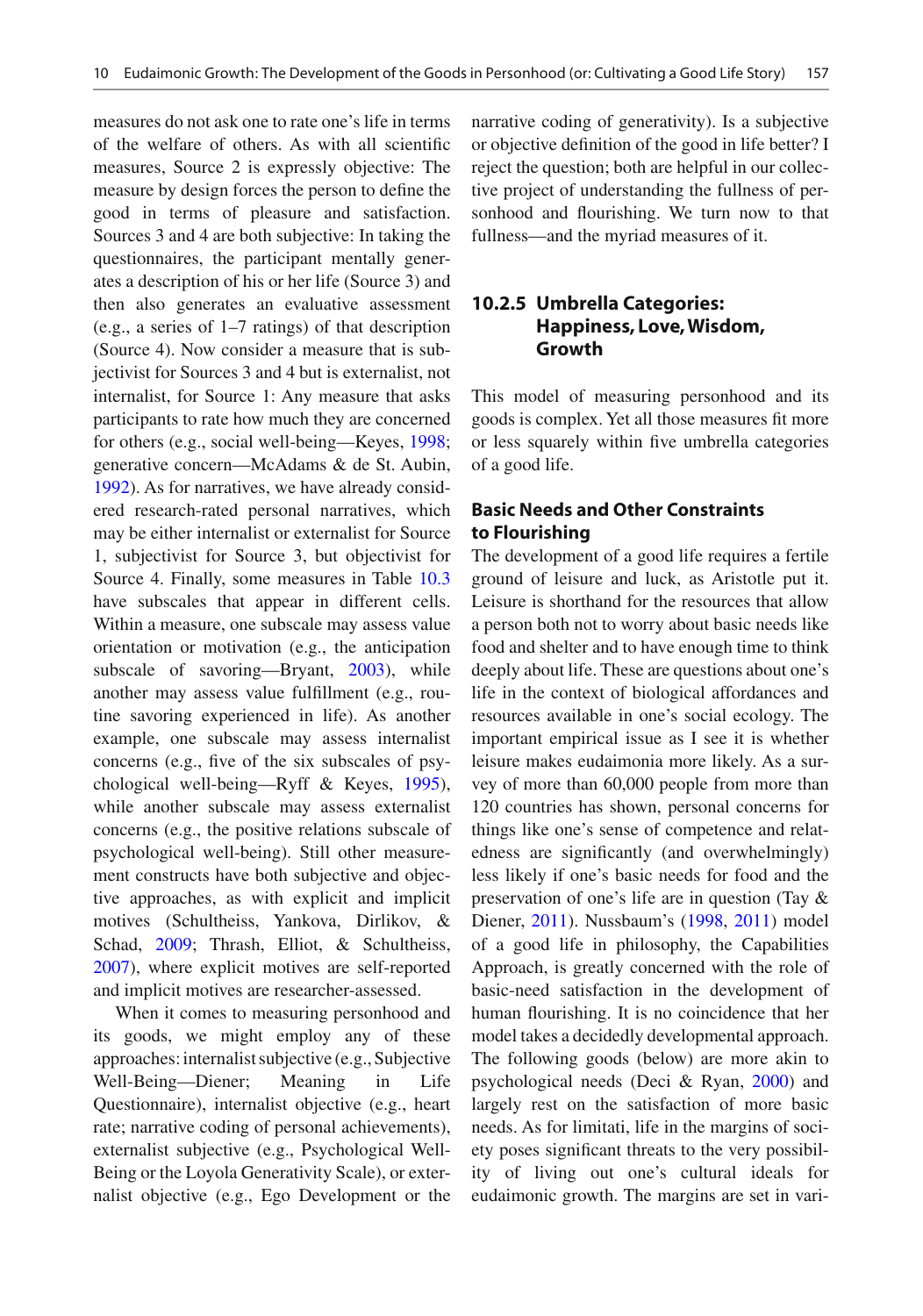ous ways, owing to race, ethnicity, sexual orientation, and gender (Bhatia, 2007; DesAutels, [2009](#page-24-15) ; Hammack, Thompson, & Pilecki, [2009](#page-24-16) ).

#### **Happiness**

 By happiness I mean appraisals of self or of a person as satisfied or fulfilled (either by subjective or objective appraisals). Hedonic appraisals of happiness or subjective well-being (Diener et al., 2006) are viewed in terms of cognitive appraisals of either satisfaction or pleasure in life as well as in terms of pleasurable experience itself, i.e., the experiencing of pleasure rather than mere appraisals of pleasurable experience (Haybron,  $2008$ ). Happiness is a form of fulfillment. What distinguishes happiness from meaningfulness is simply a matter of whether one considers only the affective evaluation or one also considers the contexts of meaning in which affective evaluations are made. (Again, just because affective evaluations coincide with all assessments of meaningfulness does not mean that pleasure is primary.) The umbrella of eudaimonia can cover important qualities of hedonia as they are—without reducing them to meaning. However, the term *happiness* can also involve more enduring or deeper forms of happiness, which I call *meaningfulness* and categorize under "love," which is next. However, following Haybron (2008), I use the term *happiness* to mean *hedonic happiness* , and well-being to mean the wellness of one's being, including happiness but much more besides.

#### **Love**

 The umbrella category of love captures elements of eudaimonia that do not easily fit into the categories of either happiness or wisdom but that deal with the enactment of personally meaningful passions. These passions may be directed communally or agentically: Love for another person is communal ("I love you"); love for an activity is agentic ("I love to do…"). Furthermore, measures of love can be value orientations or value fulfillments (see Table [10.4](#page-11-0)). Communal *values* of love include the interests and capacities for friendship and intimacy (McAdams, [1993](#page-25-14)), generativity (i.e., concern for the welfare of future

<span id="page-11-0"></span> **Table 10.4** Expressions of love as communal and agentic orientations and fulfillments of value

| <b>Communal</b> | Love as value<br>desired)<br>"I love you" | Love as value<br>orientation (love   fulfillment (love<br>attained)<br>"Our relationship" |
|-----------------|-------------------------------------------|-------------------------------------------------------------------------------------------|
|                 |                                           | is good"                                                                                  |
| Agentic         | "I love to play"                          | "I'm a good                                                                               |
|                 | baseball"                                 | baseball player"                                                                          |

generations; Erikson, [1950](#page-24-17); McAdams & de St. Aubin, 1992), and compassion (Crocker & Canevello, [2008](#page-24-18)). Agentic values of love include capacities for activities about which one is passionate—activities that one loves to do—such as harmonious passion (Vallerand, [2008](#page-27-9), this volume), vitality and vital engagement (Nakamura & Csikszentmihalyi, 2003; Ryan & Frederick, 1997), and various humanistically or intrinsically motivated activities (Kasser, 2002; Kasser & Ryan, [1996](#page-25-16)). Communal and agentic *fulfillments* of love include any communal and agentic forms of well-being as commonly measured (e.g., Diener et al., [2006](#page-24-0); Ryff & Keyes, 1995). To feel good about (i.e., happiness or well-being about) one's interpersonal relationships is a form of fulfillment of the communal value of love. To feel good about one's personally meaningful activities (versus just valuing or wanting to do them) is a form of fulfillment of the agentic value of love.

#### **Wisdom**

 By wisdom I mean a heightened capacity for thinking about the self and others, along the lines of Aristotle's practical wisdom, or psychosocial wisdom (Staudinger et al., [2005](#page-26-10)), or wisdom defined by the capacity to think complexly and integratively about the self and others. Forms of this kind of wisdom deal with reflective or conceptual understandings of how the self and others function in terms of values and virtues, including empirically measurable terms like expert reasoning, psychosocial maturity, ego development, integrative complexity, perspective-taking, and self-actualization (e.g., Ardelt, 2003; Labouvie-Vief, 2003; Loevinger, 1976; Maslow, 1968; Staudinger et al., [2005](#page-26-10); Tiberius, [2008](#page-27-10)). To no small degree, wisdom is a matter of value struc-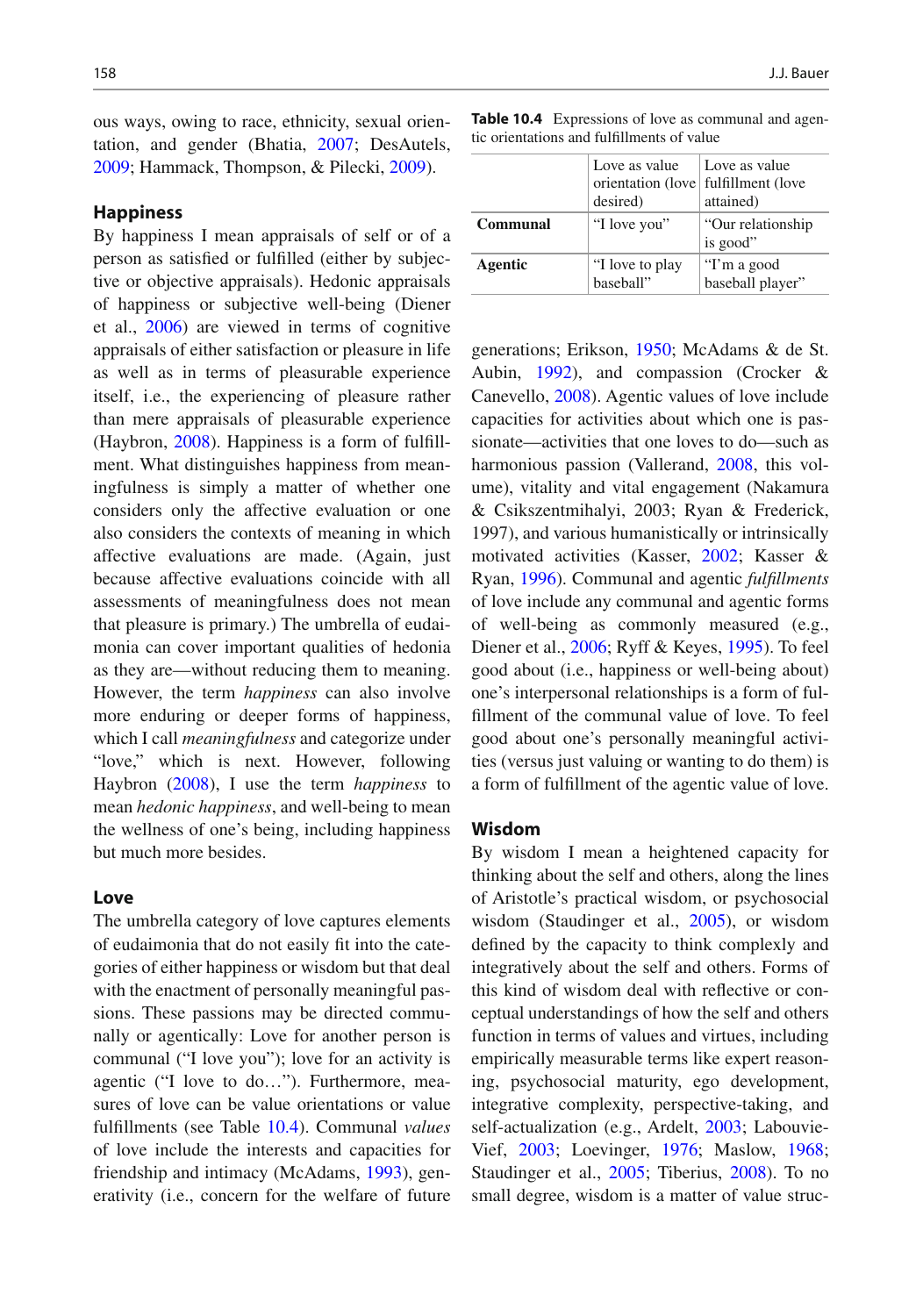ture—the organizational framing and perspectivity than one brings to bear on any one thought about the self and others. Thus I argue that other, more experiential forms of wisdom (e.g., affective in Ardelt, 2003) are more precisely value orientations (or sometimes fulfillments, to the degree the measure taps into "wisdom demonstrated") overlaid with value structure.

 This kind of wisdom is squarely on canonical lists of virtues in a good life. In fact, I argue that wisdom in this sense is more in line with Aristotle's criterion of *arete* or excellence in practical wisdom, because these measures of wis-dom are largely objectivist (see Table [10.3](#page-8-0)). Still, some subjective measures fit the category of wisdom, provided that they do not in fact assess the participant's sense of "feeling wise" or "feeling self-actualized," which I argue is more about fulfillment than about the capacity to exercise wisdom. The view that wisdom means heightened capacities for perspectivity is of course a limited view of wisdom. But it also helps differentiate objective and subjective facets of the good, when both are legitimate approaches to defining the good. Furthermore, this view of wisdom is not typically viewed as a component of well-being. Indeed, this kind of wisdom (e.g., Loevinger's ego development) does not even correlate with hedonic happiness, let alone reduce to it (Flanagan, [1991](#page-24-19); for a review, see Bauer,  $\&$ McAdams, 2004a).<sup>2</sup> However, if we define wellbeing as the wellness of one's being, certainly the capacity to take others' perspectives is one among the many markers of wellness.

#### **Growth**

The fifth umbrella category of eudaimoniagrowth—cuts across the other three. Where eudaimonic growth is attained, that growth comes in the form of patterned increases in happiness, love, or wisdom over time. The other three are

about the feeling and thinking of the self—measured subjectively and objectively—but without regard to time. Growth is about time. Growth may also be measured subjectively or objectively—and then as an attainment or as a value (Bauer & McAdams, 2010). Subjectively, growth may be measured as an attainment (i.e., *growth attained*; e.g., as self-assessments that one has grown) or as a desire, value, or motive (i.e., *growth valued*; e.g., as self-reported motives to grow). Objectively, growth may be measured as growth attained (e.g., demonstrated increases in eudaimonic measures over time) or as growth valued (e.g., as researcher-rated, implicit motives for growth). We will cover this topic in more depth next. For now it is important to note that growth has many meanings and forms that involve different mechanisms, principles, and paths of development (Bauer & McAdams, [2004a](#page-23-5), [2010](#page-23-1); Bauer, McAdams, & Sakaeda, 2005). Thus the project of eudaimonic growth is expansive.

#### **10.3 Eudaimonic Growth**

 The idea of growth is central to eudaimonia, as noted earlier. In this section, we first differentiate three value orientations of eudaimonic growth and then differentiate the value (and motive) of growth from the attainment of growth.

## **10.3.1 Growth as Eudaimonic, Humanistic, and Organismic**

 Growth can mean many things—anything from mere gain across two points in time to the development over long spans of time of personally meaningful characteristics, and from purely selffocused improvements to generative concern for the development of future generations. Eudaimonic growth is, to start, eudaimonic rather than hedonic (but including some hedonic concerns, as outlined earlier). In a nutshell, eudaimonic growth is about the development of happiness, love, and wisdom. Cutting across these types of growth are three value orienta-

<span id="page-12-0"></span><sup>&</sup>lt;sup>2</sup>I wish to thank Jeff Webster for his insightful remarks about the breadth of the construct of wisdom, some conceptions of which do correspond to subjective well-being, such as those dealing with what I am calling qualities of "meaningfulness." For an empirical measure of cognitive, affective, and reflective dimensions of wisdom, see Ardelt  $(2003)$ .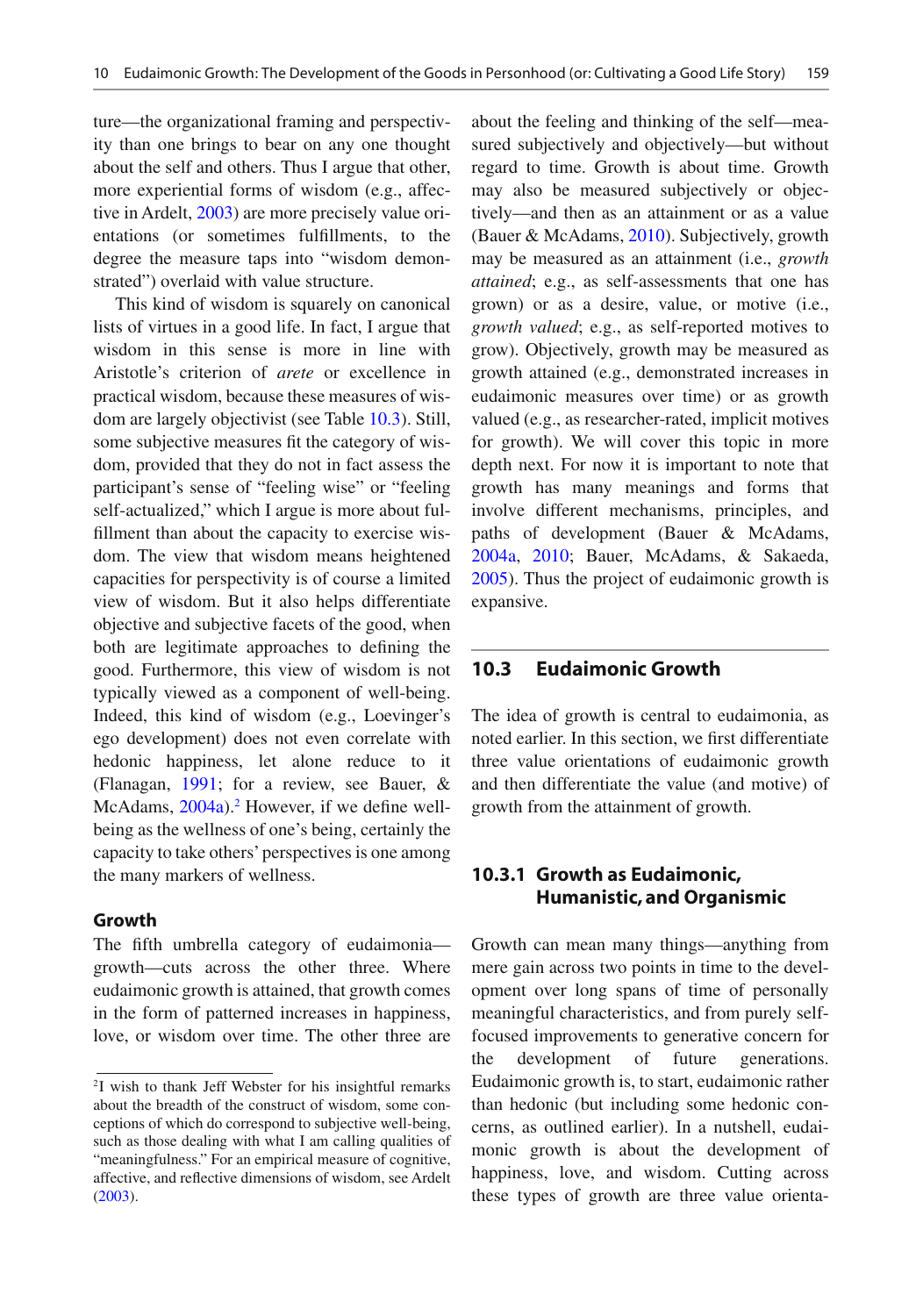tions: eudaimonic, humanistic, and organismic. These three are generally grouped together, but I wish to elaborate on their non-overlapping qualities.

 Humanistic concerns focus on personally meaningful, internally motivated, subjective *experiences* , whereas materialistic or egoistic concerns focus on concerns like self-image, social status, and appearances (Kasser, 2002). Whereas humanistic concerns place value on the self as a person who experiences, materialistic concerns place value on the self more as a product or commodity to be evaluated, whose value is determined in terms of those external evaluations rather than the person's experiences. Humanistic concerns also focus on the development of the person and his or her experiences (Rogers, 1961), but we return to that idea in terms of the organismic perspective.

 Eudaimonic concerns are generally considered to be humanistic, but there is a sense of humanistic concern that focuses on personal, subjective experience that is not necessarily the case with all eudaimonic concerns, especially from an objectivist, Aristotelian perspective. For example, eudaimonic concerns (e.g., for wisdom and virtue) can be framed in materialistic context of social status or notions of psychological perfectionism.<sup>3</sup> As an example of materialistic eudaimonia, merely consider the academic's pride in his or her C.V., which is more likely about egoistic status than about the humanistic cultivating or exercising of wisdom. My research team and I recently expanded the Hedonic and Eudaimonic Motives for Activities scale (Huta & Ryan, [2010](#page-24-11)), which assesses individual differences in hedonic and eudaimonic value orientations, to include humanistic versus materialistic/ egoistic motives in a  $2 \times 2$  framework. Early studies suggest that materialistic eudaimonia correlates significantly with undesirable forms of

<span id="page-13-0"></span><sup>3</sup>Whereas philosophical perfectionism reflects a theory's teleological aims (as with Aristotle's eudaimonia – Haybron, [2008](#page-24-1)), psychological perfectionism often has a more dire connotation, as in the personal pursuit of unrealistically or idealistically too-high expectations (even if certain forms of perfectionism can be adaptive – e.g., Chang, [2009](#page-24-20)).

perfectionism (Chang, [2009](#page-24-20)) and obsessive but not harmonious passion (Vallerand, 2008), whereas humanistic eudaimonic correlates significantly with harmonious passion and wellbeing (Bauer et al., in preparation).

 Organismic theory takes a whole-person approach to human development (Goldstein, 1939). Despite the seemingly abstract focus on the whole person as a system, the organismic perspective is grounded in and focuses on action on activity. In contrast to the organismic perspective is the mechanistic perspective, which focuses not on the system but rather on its component parts. Whereas the organismic perspective focuses on process, the mechanistic perspective focuses on product. Where a person's development is concerned, the organismic perspective views the person primarily in terms of the person's process of becoming, whereas the mechanistic perspective views the person as a product. The organismic perspective also holds that the individual person (as a self-organizing system) makes a contribution to his or her own development (e.g., McAdams, 2006; Murray, 1938; Sheldon, [2004](#page-26-17)), which sounds eudaimonic but can be framed in terms of hedonically positive- and-negative affect and approachversus- avoidance motives (e.g., Brandtstadter, [1999 \)](#page-24-22). Just as the organismic focus on the person as process lends itself (although not uniformly) to the humanistic focus on experience to define the person, the mechanistic focus on the person as product lends itself to the materialistic/egoistic focus on evaluations of the person to define the person.

 The combination of humanistic and organismic concerns is inherently eudaimonic. For example, a subjective concern for growth itself is eudaimonic (e.g., Ryan & Deci, 2001). My use of the term *eudaimonic growth* refers to the combination of eudaimonic, humanistic, and organismic value orientations. In particular, the model of eudaimonic growth focuses on self-development (McLean, Pasupathi,  $\&$  Pals, 2007), which is to say, on the development of the self as a subjective understanding of one's person, but only to the degree one defines the self with a combination of eudaimonic, humanistic, and organismic value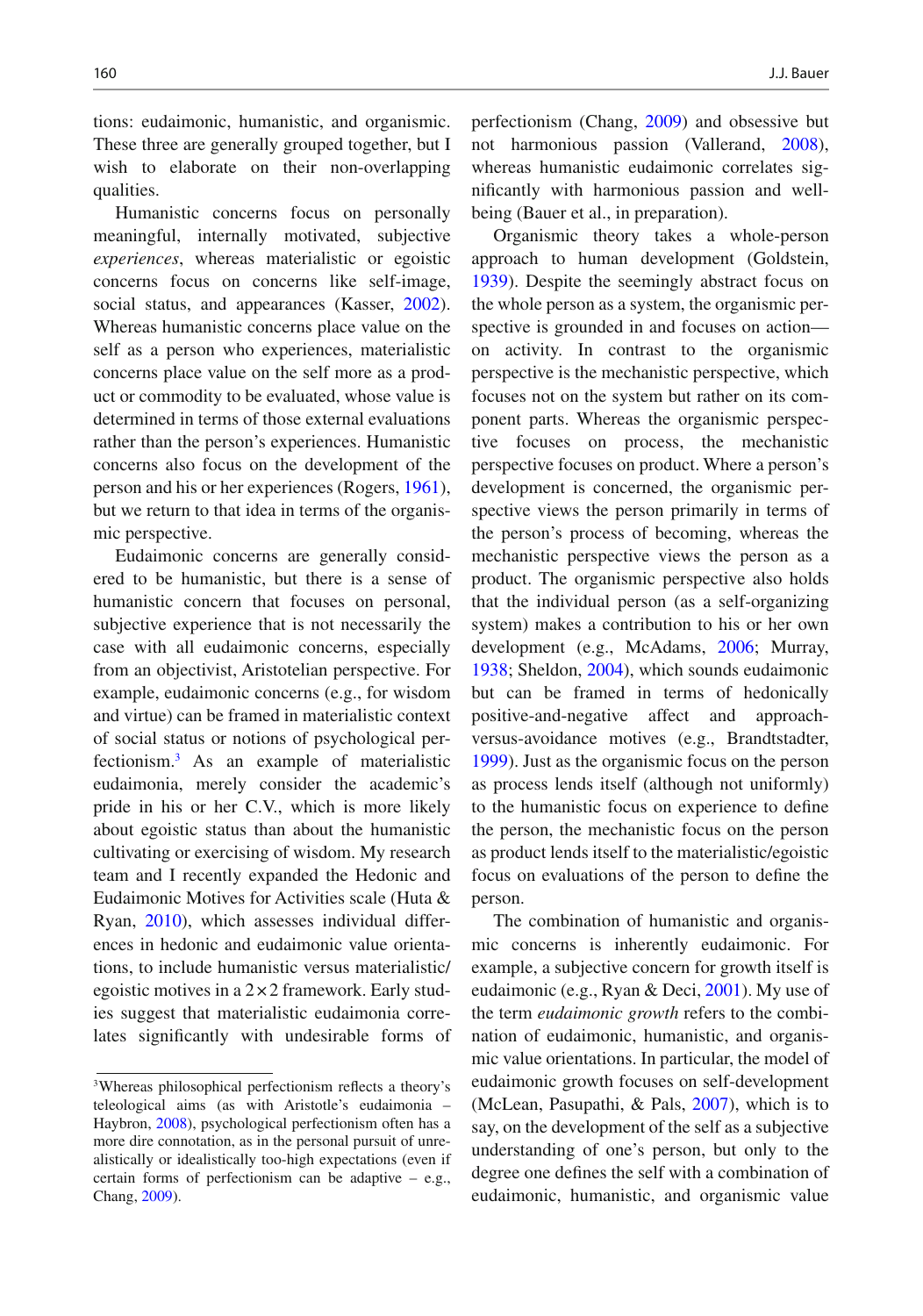orientations. We return to this idea in the section on the transformative self.

#### **10.3.2 Growth Values and Growth Attainments**

 As suggested earlier, growth can be studied as a value or as an attainment (Bauer & McAdams, [2010](#page-23-1)). As a personal value, the idea of personal growth can serve as a motivation to foster personal growth (e.g., growth motivation—Bauer et al., [2015](#page-24-8); Robitschek, 1998), a personal goal that aims to put growth motivation into action (growth goals and other types of goals that stimulate human development—Bauer & McAdams, [2004a](#page-23-5), 2010; Sheldon & Houser-Marko, 2001), or a personal memory that uses the value of personal growth to endow past events with meaning (growth memories—Bauer & McAdams, 2004b; Bauer et al., [2005](#page-23-6); Lilgendahl & McAdams, [2011](#page-25-21); Pals, 2006). Growth values are not broad personality traits that can be assessed by objective or outside observers (Tackett, Herzhoff, Kushner, & Rule, [2016](#page-26-22)). Rather, growth values are at heart subjective, in that only the person who hold the growth value can be the one to say so (either characteristic adaptations or features of a life story—McAdams & Pals,  $2006$ ), even if they may be examined by objective methods (e.g., implicitly, as in the narrative research cited here). Furthermore, growth values predict growth attained, as we will see below.

 As an outcome or attainment, the term *growth* characterizes a desirably patterned or generally progressive change that has been demonstrated over time, such as increases in psychosocial maturity or well-being over multiple points in time. Growth attainment may be measured objectively (by assessing people—even self-reported assessments—at multiple points in time and looking for patterns of growth) or subjectively (by asking people whether they think they grew). The distinction between growth values and growth attainments is important for the study of topics like intentional self-development (Brandtstadter, [1999](#page-24-22)), personal growth, and

eudaimonic growth, because they all involve comparisons of how personally meaningful concerns (such as growth values) relate to how people's lives actually unfold over time (such as growth attainments).

 The attainment of eudaimonic growth can be operationally defined as increases over time in any of the varieties of wisdom, love, or happiness. For instance, measures of psychosocial maturity, such as Loevinger's (1976) ego development, which measures how complexly and integratively one thinks about the self and others, are forms of wisdom, notably practical wisdom in the Aristotelian sense (Staudinger et al., 2005). Ego development typically increases from childhood through emerging adulthood, after which ego development either continues to rise or stays about the same until old age (depending on the study; e.g., Bauer & McAdams, [2010](#page-23-1); Cohn, 1998; Lilgendahl, Helson, & John, [2013](#page-25-23)), toward the middle of which some declines are noted (e.g., Labouvie-Vief, [2003 \)](#page-25-17). However, for people who have growth values (e.g., in the form of growth memories or growth goals in their narrative self-identity), ego development is likely to increase or remain higher than average at any age (Bauer et al., 2005; Bauer & McAdams, 2004a; King & Smith,  $2004$ ; Lilgendahl et al.,  $2013$ ). The eudaimonic domain of meaningfulness may be operationally defined in many ways, e.g., as increases in moral or virtuous functioning (thinking, feeling, acting), relationship functioning, or passion-laden actions and environmental mastery. To the degree those measures tap into heightened capacities to exercise or know about those kinds of functioning, these measures might overlap with notions of wisdom. To the degree the measures tap into a sense of satisfaction or fulfillment in those areas, the measures reflect a sense of meaningfulness and might overlap with happiness (although, given their focus on a specific context of satisfaction, it's eudaimonic happiness; hence "meaningfulness"). Here we see that the umbrella categories of eudaimonia are not orthogonal, which they need not be as long as they cover the conceptual space of eudaimonic well-being.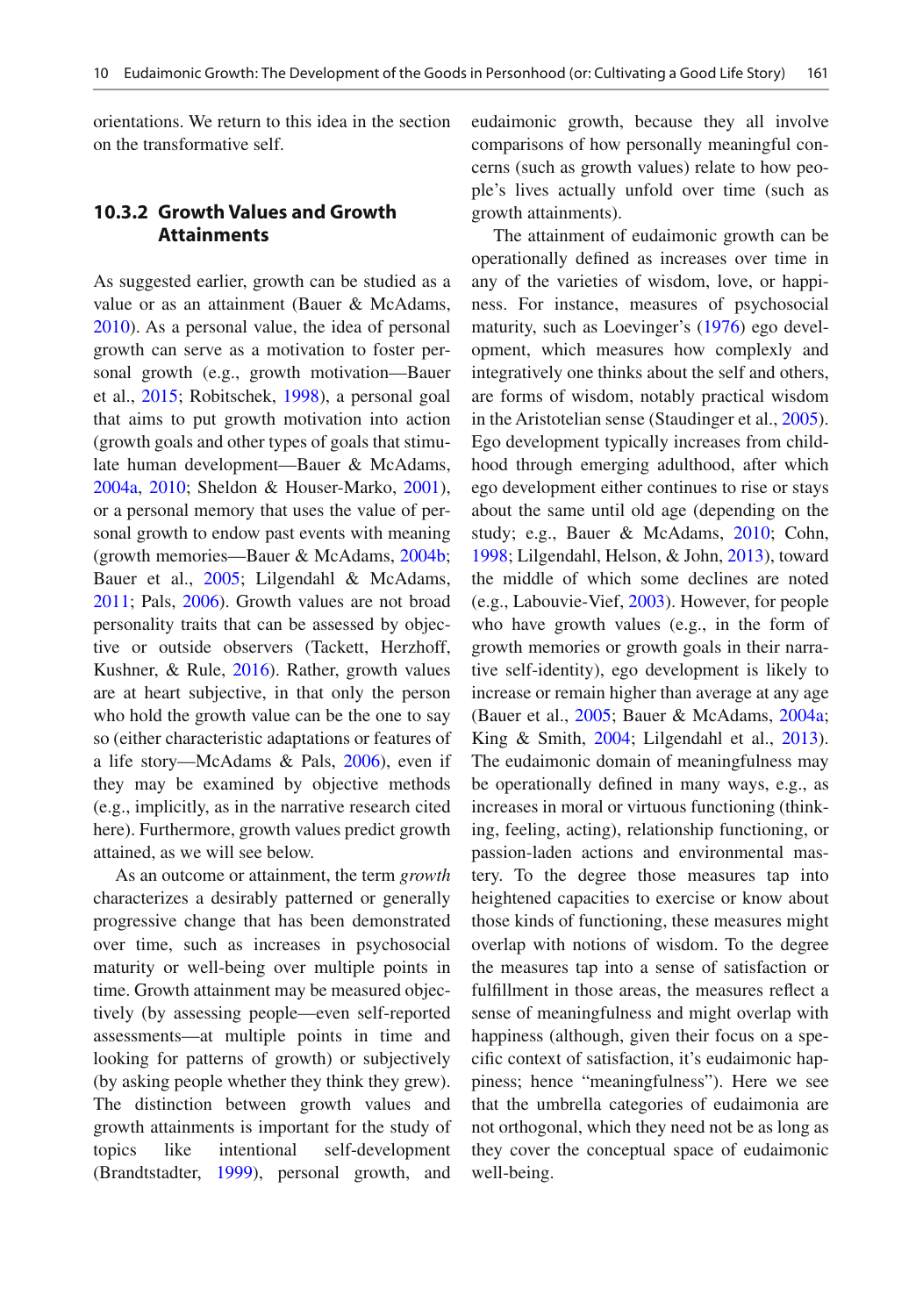## **10.3.3 Eudaimonic Growth and Self-Identity**

 Eudaimonic identity theory (Waterman & Schwartz,  $2013$ ) is consonant with my idea of eudaimonic growth. The primary difference deals with subjectivist and objectivist perspectives and measures. (Both are externalist, as far as I can tell.) Eudaimonic identity theory starts with identity formation in adolescence, drawing on the work of Erikson (1968) and emphasizing the eudaimonic concerns with which the adolescent (and later the adult) will grapple in forming his or her own self-identity. Eudaimonic identity theory focuses on the subjective self-identity and outlines several steps and concerns on the path toward self-actualizing, with an emphasis on grounding of eudaimonic identity in activity rather than mere abstract notions of self. Among the qualities of the Personally Expressive Activities Questionnaire (PEAQ; Waterman, [2005](#page-27-12) , a measure of eudaimonic identity, are the personal sense of vitality, engagement, true self, and fulfillment. Importantly for the notion that eudaimonic functioning includes hedonic enjoyment, Waterman and colleagues have found that eudaimonic identity corresponds to experiences of flow, to intrinsic motivation, and to well-being in the form of both life satisfaction (Diener, Emmons, Larson, & Griffen, [1985](#page-24-25)), which is more hedonic (i.e., without context of meaning), and eudaimonic, psychological well-being (Ryff  $&$  Singer, [2008](#page-26-6)). Importantly for the study of eudaimonic development, eudaimonic identity theory emphasizes the tasks of recognizing and expressing one's potentials, sustained effort in activities that foster the development of those potentials, setting goals toward that aim, that drawing on social resources in doing so.

 Similarly, eudaimonic growth is a model of eudaimonic personality development that focuses on subjective self-identity. However, eudaimonic growth also emphasizes objective qualities of personality and its development that lie outside subjective assessments (Bauer et al., 2005; Bauer & McAdams, [2004a](#page-23-5), [2004b](#page-23-7), [2010](#page-23-1)). These objective qualities include the structural features and

J.J. Bauer

development of self-identity, which is generally viewed from "outside" the person (e.g., ego development—Loevinger, [1976](#page-25-9)). Other objective concerns include social structures like socioeconomic status and cultural ideals for age, gender, ethnicity, and the like that affect one's personality and development (Bauer & DesAutels, in press), much in the way of the capabilities approach to eudaimonia in philosophy (Nussbaum, 2011). Also, the model of eudaimonic growth is less focused on notions of a purely subjective notion of true self. However, authenticity does play an important role, as presented later.

 Finally, like eudaimonic identity theory, the self-identity component of eudaimonic growth derives from Eriksonian theory, but with two emphases. First, eudaimonic growth focuses on narrative self-identity. Second, eudaimonic growth pays special attention to Erikson' the person's social ecology. The next section considers both.

## **10.4 The Transformative Self as a Good Life Story**

 I like to keep in mind the distinction between persons and selves. Here a self or self-identity refers to a subjective, mental representation of one's own person (James,  $1890$ ; Leary & Tangney, [2005 \)](#page-25-25). A person *has* a self-identity. A person *constructs* (and reconstructs and co-constructs) a self-identity (McLean et al., [2007](#page-25-20)). This distinction is important for the study of how people use their life stories to construct a self-identity, which then corresponds to other measures of personhood, subjective and objective, over time. Selfidentity comes in many forms, but when it comes to an understanding of what is important about one's own person to oneself over time in the big picture, nothing beats a *narrative* self-identity  $(McAdams, 2008)$ . In this section, we first consider some strengths of narrative research and then move to the notion of a good life story, particularly a life story that serves as a self-identity that fosters eudaimonic growth, the transformative self.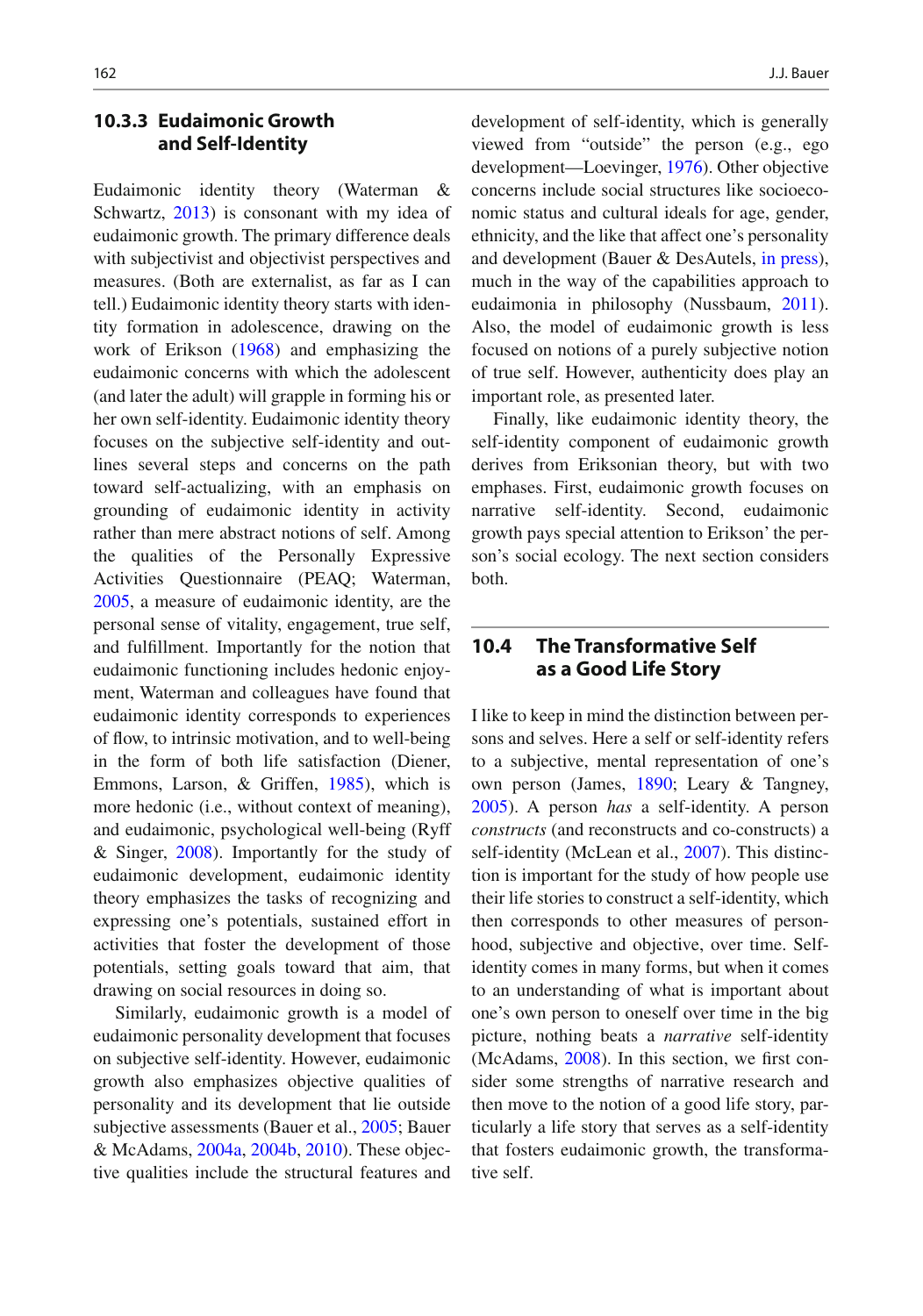#### **10.4.1 Why Narratives?**

 Through a narrative self-identity, researchers can study how people conceptualize their lives and impute this or that kind of meaning on this or that person, activity, personal characteristic, or life circumstance. Part of the reason is that meaningmaking *comes* in narrative form (Bruner, 1990). In constructing meaning in an event or about a person (whether one's own person or another person), we position the event or person with settings in time and place, actors and agents and actions, intentions and effects, associations of preferences and values, metaphors, and a host of other narrative devices or elements. Each of these elements comes to life in relation to the others in the story at hand. We can make lists of the people and places and intentions and values, but their particular arrangement in a story is what conveys the meaning of the story as well as of the events and people in that story. In this way the life story conveys the meaning or meanings of the person's life. In the case of an autobiographical life story, that meaning is the person's self-identity, writ large (McAdams, [1993](#page-25-14), [2008](#page-25-26)).

#### **Narratives and Personality**

 Narrative self-identity plays an important and unique role in the personological system, distinct from both personality traits and characteristics like motives, goals, and well-being (McAdams, [1995](#page-25-27) , [2013](#page-25-28) ; McAdams & Pals, [2006 \)](#page-25-22). McAdams' three-domain or three-level model of the person describes "what we know when we know a person"—at the level of the actor, the agent, and the author. Broad personality traits like the Big Five convey information about the person at the level of the *actor*—a level that is abstracted from specific contexts in life and that does not require that we have much information about the person's subjective self-understanding; we can predict people's traits by observing them in action. Characteristic adaptations—the level of the *agent* —convey more information about the person's subjective self-views, such as motives, values, and ego defenses. At the level of the author, life stories convey information about how the person creates meaning among the varied and

often competing motives, aims, people, life conditions, and other complexities of one's life. Past research has established that elements of life stories are related to specific traits and motives yet are independent of them in predicting well-being and personality development over time (Adler, 2012; Adler, Lodi-Smith, Philippe, & Houle, 2016; Bauer & McAdams, 2004b, [2010](#page-23-1); Bauer et al., 2015; Dunlop & Tracy, 2013; Lilgendahl et al., [2013](#page-25-23); Lilgendahl & McAdams, 2011; Lodi-Smith, Geise, Roberts, & Robins, 2009; McAdams et al., [2001](#page-25-30); Pals, 2006). In other words, narrative self-identity operates as a unique, predictive feature of the personological system.

#### **Narrative as Method**

 As a method for research, narratives can be studied purely qualitatively or (as in the research cited above) turned into quantitative data. In contrast to self-report surveys that tap into elements of self-identity, personal narratives and life stories are an excellent way to study how people select or generate their own topics and methods of meaning-making. Plus, when coded by trained researchers who demonstrate high levels of interrater reliability in their coding, those narratives yield an objective form of data, particularly com-pared to self-report surveys (see Table [10.3](#page-8-0)).

#### **Facts and Meanings**

 Narratives are about meaning-making, and we generally assume that all meanings are interpretations of events and experiences. Still, certain facts are more objective than others, if only by consensus agreement, as when everyone comes to the same interpretation of an event. Then again, stories are about meanings, not facts (McAdams,  $1993$ ). As noted in the section on pleasure and meaning, what makes a fact meaningful is that an affect or value is associated with that fact. The general facts of a story refer to its plot (see Table  $10.1$ ), but the meaning of a story comes from the affects, values, structure, and timing involved. Furthermore, the predictive utility of personal narratives—that is, the capacity for narratives to predict objective conditions rests not in the facts of the stories but in the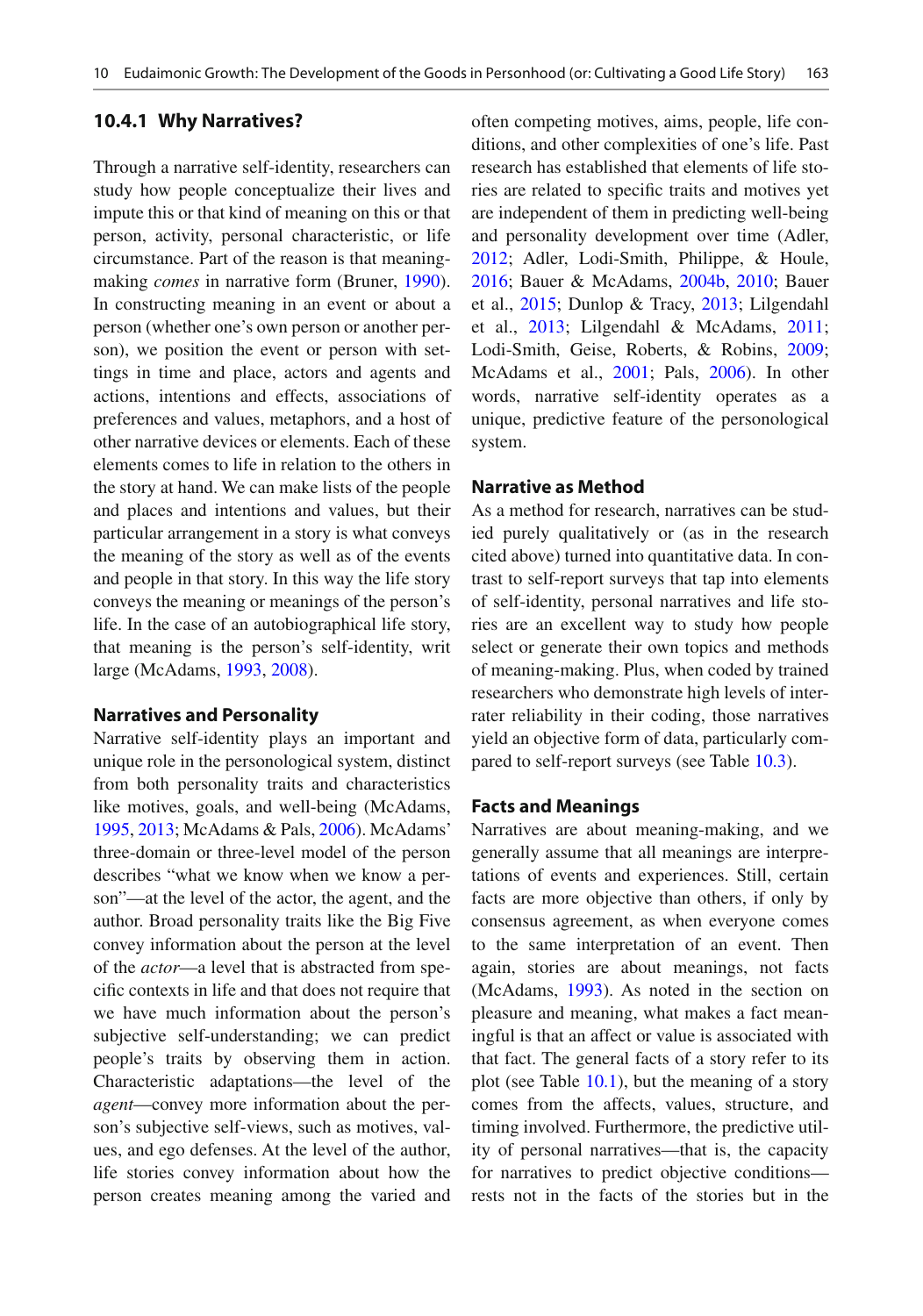meaningful interpretations of them (Bauer & McAdams, 2010; Wirtz, Kruger, Scollon, & Diener, 2003).

#### **10.4.2 A Good Life Story**

The phrase "good life story" is a double-entendre: a good life-story and a good-life story. A good life-story is a story about a life that makes for a good read. The criteria for what makes a life story good depends largely on one's culture (McAdams, 2006). Cultural master narratives which we see every day in literature, in film, in political discourse, in advertisements—tell us what our culture values as the good in life, and thus as the basic values and storylines to be used in one's own life (Hammack, 2011; Thorne, [2004](#page-27-14)). One prominent example is the redemptive self (McAdams, [2006](#page-25-3)), a life story that moves from bad to good—perhaps from rags to riches, from ignorance to enlightenment, from depravity to salvation. The redemptive self, as McAdams portrays it, is also a story of a eudaimonically good life, particularly in the redemptive self's emphasis on generativity, or contributing to future generations.<sup>4</sup> In other words, a good lifestory can also be a story of a good life, i.e., a good-life story.

#### **Bildungsroman: A Cultural Master Narrative of Eudaimonic Growth**

 A prominent master narrative of eudaimonic growth is found in the Bildungsroman genre stories about character development (Jeffers, [2005](#page-25-31) ). Here the protagonist chooses a life of personal growth by largely following of rejecting mainstream values of status-seeking and the hedonic treadmill, seeking the margins of society to cultivate one's own talents and interests toward the eudaimonic ideal of self-actualization. In Joseph Campbell's (1948) hero story, we see the protagonist return to society with generative concerns to help. These types of stories are what

mainstream, Western, industrialized culture calls "good." To the degree one's life story models such a story, one feels good about one's life because, as the one sees it, one's life matches the cultural ideal of the good. In any case, it is both a good life-story and a good-life story.

## **Two Paths: Upward Mobility and Personal Growth**

 However, not all good stories are about a good life from the eudaimonic perspective; not all good life-stories are stories about a good life. Stories of villains can make for a good story but do not necessarily portray a cultural master narrative of virtue (or even pleasure, for that matter). We can think of cultural master narratives along two paths of self-improvement, where selfimprovement may be either internally or externally motivated (Sedikides & Hepper, 2009). First is the path of upward mobility, which is largely materialistic (as with the American Dream—Kasser & Ryan,  $1996$ ). Then lies the path of personal growth, which is largely about eudaimonic growth and the bildungsroman genre. The person with a transformative self constructs a narrative self-identity that is modeled on the idea of the second path. The transformative self is a good-life story. (But whether it is a good goodlife story is another question.)

#### **10.4.3 The Transformative Self**

 The transformative self is a self-identity that features the idea of eudaimonic growth (Bauer,  $2016$ ). A person who has a transformative self identifies with the idea (and cultural ideal) of eudaimonic growth. The person with a transformative self deeply values the idea of growth to the point that he or she interprets and plans his or her life in terms of growth: This person creates meaning in personal memories by framing them in terms of growth and does the same when setting personal goals. This person wants to grow, and much as in eudaimonic identity theory (Waterman & Schwartz,  $2013$ ), pursues activities that facilitate eudaimonic growth. As described earlier, eudaimonic growth is not just about

<span id="page-17-0"></span><sup>4</sup> However, any one redemptive event might be narrated in eudaimonic (e.g., selfishness to compassion) or hedonic ways (e.g., rags to riches).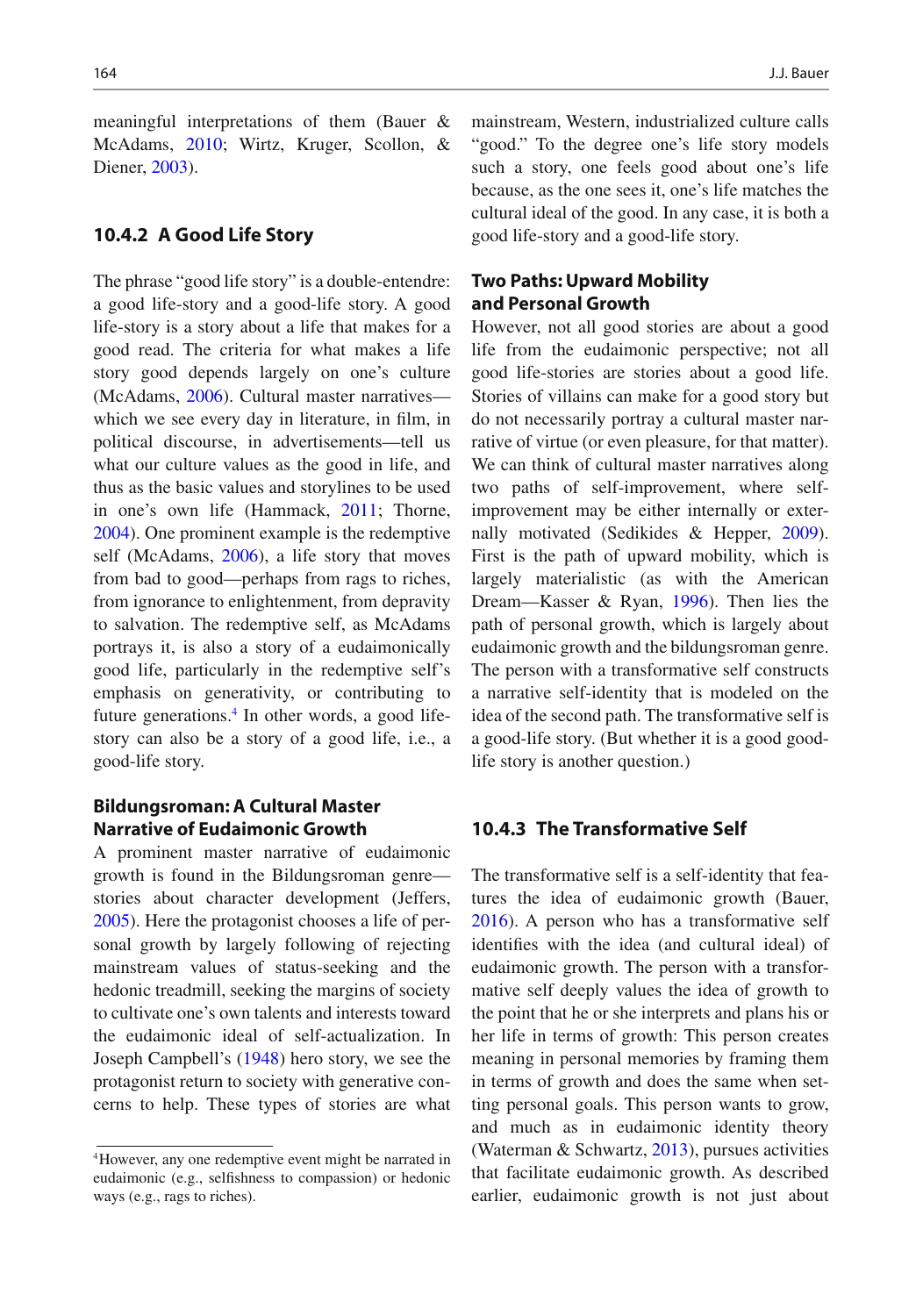attaining high levels of meaning and meaningfulness in life; eudaimonic growth is about a deepening of personal experiences. Thus the person is paradoxically less interested in the status of "having meaning" than in participating in doing the kinds of thing and pursuing the kinds of relationships that naturally yield a sense of meaningfulness.

 The transformative self is not a Pollyanna idea. The fostering of growth demands critical self-reflection. Indeed, the person with a transformative self is critical of the limits of self-identity, in part because it is, in the end, a mental construct rather than an activity. And just as eudaimonic theory since Aristotle has emphasized the claim that eudaimonia is an activity, the person with a transformative self focuses on action. Furthermore, there are pitfalls to the transformative self, such as the dangers of perfectionism and trying to squeeze growth out of every situation and person in one's path (the *Growth Nazi*— Bauer, 2016). But when actions and self-identity align around the eudaimonic, humanistic, and organismic values at the root of the transformative self, on average we can expect eudaimonia and eudaimonic growth.

## **10.4.4 Narratives of Eudaimonic Growth**

 The transformative self is importantly (but not exclusively) a narrative construct. Life stories, like stories in literature, have narrative elements that are common to a culture that make the meaning of a story recognizable—elements like narrative tone and narrative theme. The transformative self is especially characterized by *narrative themes* of eudaimonic growth that tie the people and events in one's life to value orientations namely eudaimonic, humanistic, and organismic orientations.

#### **Growthy Tones**

 Narrative tone conveys the general qualities of positivity or negativity, optimism or pessimism, comedy or tragedy (McAdams, [1993](#page-25-14)). A life

story that is analyzed for exclusively for narrative tone is a purely hedonic measure of narratives. Some measures of narrative tone involve changes in affectivity over time—what is called an *affective sequence* (Adler, [2012](#page-23-9)). A prominent example of affective sequence is the redemptive sequence, which involves an event that is narrated as starting off bad but ending up good (McAdams et al., [2001](#page-25-30); Dunlop & Tracy, 2013). However, not all redemption sequences involve eudaimonic growth. Some redemption sequences are purely about material circumstances getting better. When controlling for narrative themes of eudaimonic growth (see below), these measures of tone have a markedly diminished capacity to predict measures of eudaimonic well-being (and even hedonic well-being—e.g., Bauer et al., under review). Thus I say that some narratives are *growthy* but not squarely about eudaimonic growth (Bauer,  $2016$ ).

#### **Growth Themes**

 Another element is narrative theme, which conveys *not just affect but values*—and specifically, value orientations. Two prominent themes in life stories (and stories generally) are agency and communion (Bakan, 1966; McAdams, 1993). Agency involves values like power, achievement, mastery, victory, and status-seeking, whereas communion involves values like love, intimacy, sharing, and dialogue (McAdams, Hoffman, Mansfield, & Day, 1996). Caring for others involves both agency and communion (McAdams  $&$  de St. Aubin, 1992). Such themes connect the myriad people, actions, and events within a story (and episodes within a story) into a coherent sense of meaning, so much so as to define that person or event: Some characters are all about power, some about love; the more interesting characters in stories have multiple, even competing themes. So it is in the life story: We often see people telling life stories in which they wrestle with the competing desires and demands of agency and communion, power and love, independence and dependence. In this section we consider themes of eudaimonic growth—themes rooted in eudaimonic, humanistic, and organismic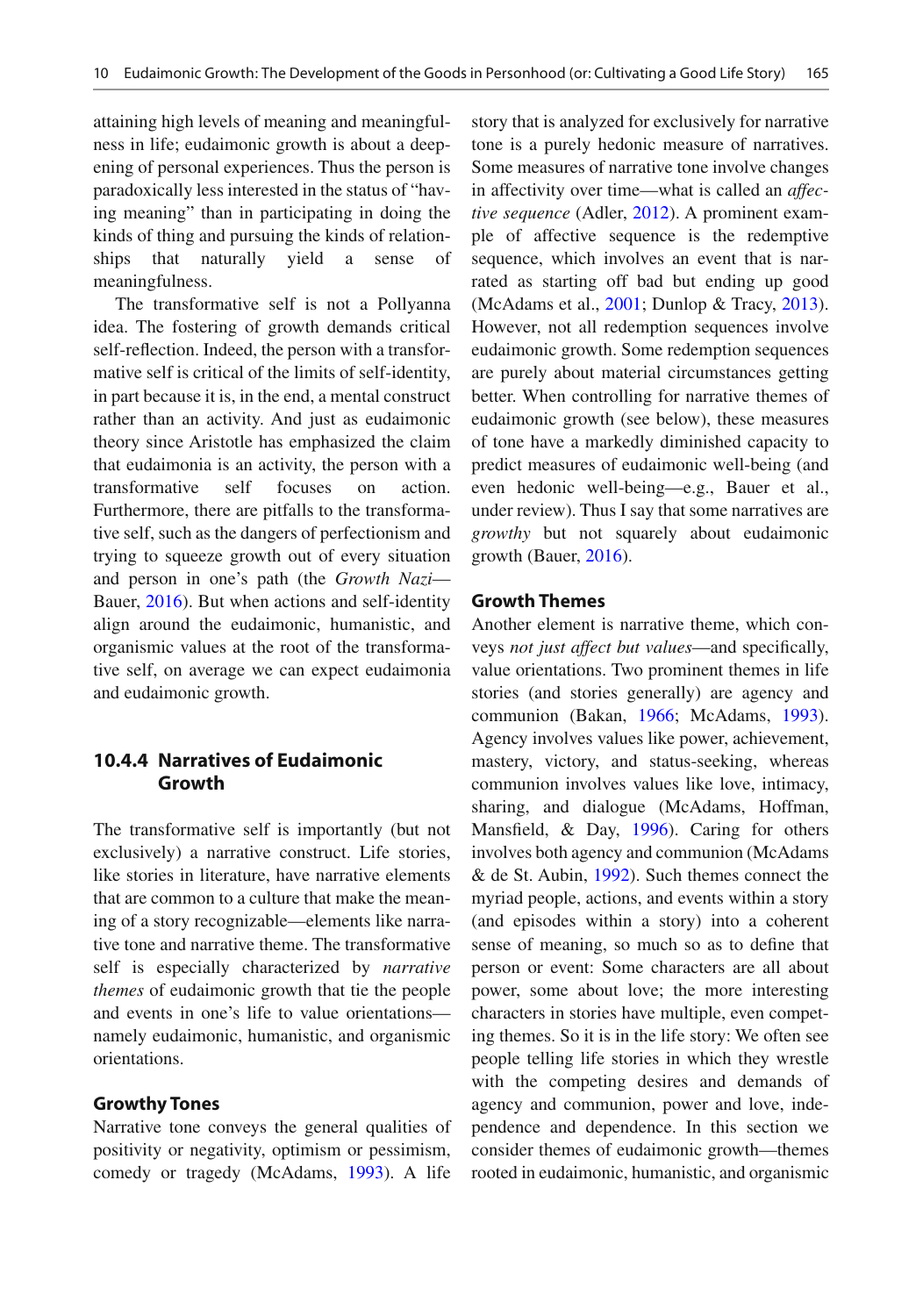#### **Growth Themes and Time**

 Whereas themes of agency and communion position the self and others in psychosocial space, themes of eudaimonic growth ("growth themes" for short) position the self and others in psychosocial time. Narrative time unfolds and is conveyed in numerous ways (Brockmeier, 2000), but some framing of time is inherent to narratives (Riceour, 1990). The particular model of time in themes and stories of eudaimonic growth is organismically progressive (which is to say, not necessarily linearly). Growth themes convey the value for—and sometimes the attainment of—the development of deeper, broader, more adaptive capacities for experience and action over time. These developments may be agentic, communal, or both.

#### **Experiential and Reflective Growth Themes**

 As two broad classes of growth themes, I have identified *experiential* growth themes and *reflective* growth themes. Experiential growth themes deal with a concern for deepening one's skills, one's experience of activities and relationships, and those of other people. Reflective growth themes deal with a concern for deeper conceptual understanding, for intellectual development, or for other forms of differentiating and integrating multiple points of view about one's life.<sup>5</sup> Following is an example of the personal narrative of a college student with a theme of experiential growth. This excerpt comes from a study of how people describe their "personal growth projects" in an effort to distinguish themes of eudaimonic growth from hedonic forms of self-improvement and recovery (Bauer et al., [2015](#page-24-8)).

 Developing a better relationship with my mom… My mom and myself were never close in high school and we butted heads all the time. We never really hung out together, and when she tried to talk to me I completely would just shut her off and ignore her. I decided to pursue this project because I want a great relationship with my mom for the rest of my life. I love her more than anything and she is the one person who will always be honest and there for me no matter what situation comes into my life. There are a few conflicts considering we have very different personalities and opinions on certain matters, and also trying to talk to her as much as possible when I'm away at college. My siblings and my dad have helped take part in this process by planning more family activities together as much as possible, especially stuff that my mom and me can enjoy together.

 This excerpt focuses on the project of developing the experience and quality of a relationship that the narrative portrays as personal meaningful. The narrative showcases eudaimonic and humanistic ideals, specific actions taken that are necessary for organismic development, and the consideration of difficulties amid a bigger picture of optimism for growth. However, the narrative does not focus on reflective growth. Yes, it shows that reflection was done, but the cultivation of reflective growth itself is not of concern in this narrative. The following narrative, from the same study, conveys reflective growth.

 In the past two years or so I have begun to really try and understand other people and what makes them "tick" instead of jumping to conclusions and judgments. A few situations led me to launch the project. First, I was beginning to realize I was becoming very judgmental and cynical about people and the world in general. Secondly, I took a trip to Europe and met many different people, and I became fascinated with people's stories and how they got to where they are. The initial realization, and my trip to Europe caused me to become conscious of the people I interact with, and remember that everyone has a story and a purpose and I cannot be quick to judge things I do not immediately understand. I continue to work on this project by keeping that thought process, and also by reading about new people, looking at quotes, listening to different music. I think this project exposes and reflect that I am a people person and a story-teller/listener, and I want to relate to the world as best I can.

<span id="page-19-0"></span><sup>5</sup> Growth themes always express growth concerns (i.e., values and motives of eudaimonic growth) and sometime express growth attainments (e.g., "I grew from that event"). I am less interested in subjective assessments of growth at any one point in time and more interested in how growth concerns at one time predict subsequent increases in eudaimonic growth attained longitudinally. Still, all such research is needed and can shed light on the enormous project of studying eudaimonic development.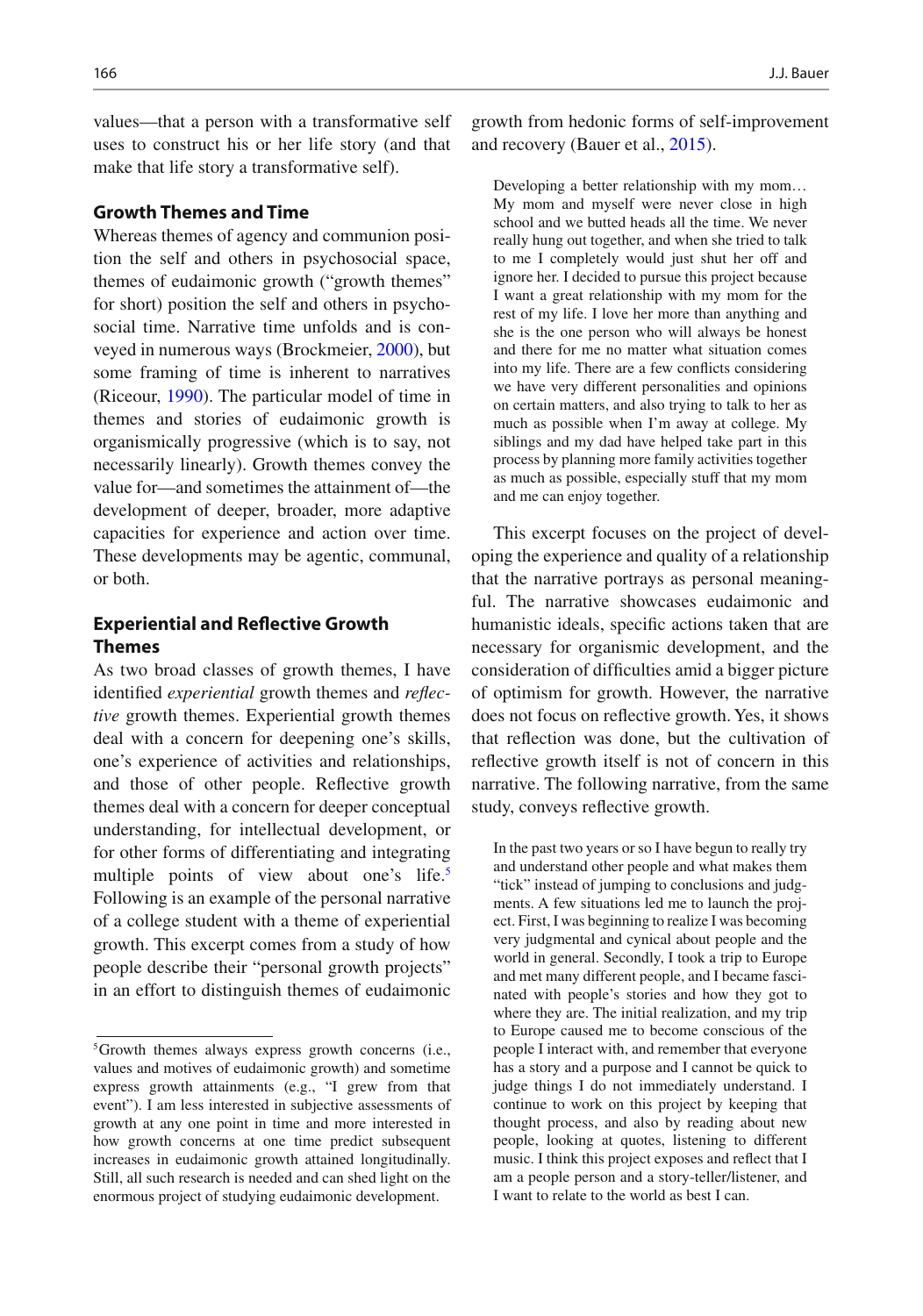This narrative features not only a great deal of self-reflection but, as stated in its opening sentence, an explicit concern for *understanding* people—and not for deepening relationships with them. The focus is on understanding, realization, thought processes, and taking actions (reading, listening to music) that might expand such reflection. This narrative was also coded for experiential growth (the two growth themes are not mutually exclusive), as it also conveyed a joy in activities to promote learning and meaningful dialogue. Also, I wish to note that I have chosen two, *communal* growth themes for comparison, but either experiential or reflective growth themes may be agentic as well (Bauer & McAdams, [2004b](#page-23-7), [2010](#page-23-1)).

#### **Two Themes of Growth Valued, Two Paths of Growth Attained**

 Despite the fact that any one narrative might convey both experiential and reflective growth, these growth themes—which reflect *values* or *concerns* for growth—predict two distinct classes of growth *attainments* , notably happiness and wisdom. Experiential growth themes predict high levels of—and increases years later in—measures of happiness and well-being. Reflective growth themes predict high levels of—and increases years later in—measures of psychosocial maturity, where maturity deals with wisdomrelated capacities for perspective-taking, differentiation and integration of psychosocial phenomena, and integrative complexity of thinking about the self and others (Bauer et al., 2008; Bauer & McAdams, 2010). Importantly, growth themes function these ways in good times and in bad: Whether narrating high points in life or low points in life—such as loss, trauma, and serious illness—themes of eudaimonic growth can be found (first of all) and can be found to predict maturity and well-being.

#### **10.4.5 Young Growth, Mature Growth**

 The excerpts above come from college students whose ages placed them in the life period of emerging adulthood, roughly ages 18 to the midto-late 20s in modern societies (Arnett, 2000). From an updated Eriksonian (1950, [1968](#page-24-24)) perspective, emerging adulthood extends the period of identity versus role confusion beyond adolescence, as emerging adults engage in the process of defining the self and finding one's place in an increasingly complex society (Arnett). From a narrative perspective, emerging adulthood marks the development of the person as author of his or her own life story, defining one's life in terms of contextualized stories (McAdams, 1993, 2013; McLean et al., 2007). Growth themes can be found in the stories of both younger and older adults—which is to say, young and old can have a transformative self. Those growth themes predict measures of wisdom, love, and happiness throughout adulthood (Bauer et al., 2008).

 Yet the stories of emerging adults do not deal with the same things as the stories of, say, midlife or older adults. Consonant with Eriksonian theory, younger adults focus more on concerns of identity, whereas their older counterparts focus more on concerns of generativity (Bauer et al., 2015; McAdams & de St. Aubin, 1992). Furthermore, older adults' life stories simply convey more personal meaning-making: more emotion-laden evaluations than mere descriptions, greater structural complexity, greater the-matic coherence (Bauer et al., [2005](#page-23-6), Bauer et al., 2015; Lilgendahl et al., 2013; McLean, 2008; Pasupathi, [2001](#page-26-25); Pasupathi & Mansour, [2006](#page-26-26)). In a nutshell—and in contrast to the belief that "growth is for the young"—older adults are more likely to tell growth stories than are younger adults (Bauer & Park,  $2010$ ). The excerpts above are good examples of what I call "young growth," showing concerns for eudaimonic growth but without a lifetime of experience informing them, making the descriptions of any one person or idea more straightforward. Compare those narratives with a narrative exhibiting "mature growth" from a woman, age 62, who recalls a high point in her life:

 My granddaughter [name] was at my house. She was approx. 3 yr. old. We were lying on my bed…I suddenly felt this incredible love for her and almost simultaneously I felt a surge of deep pain and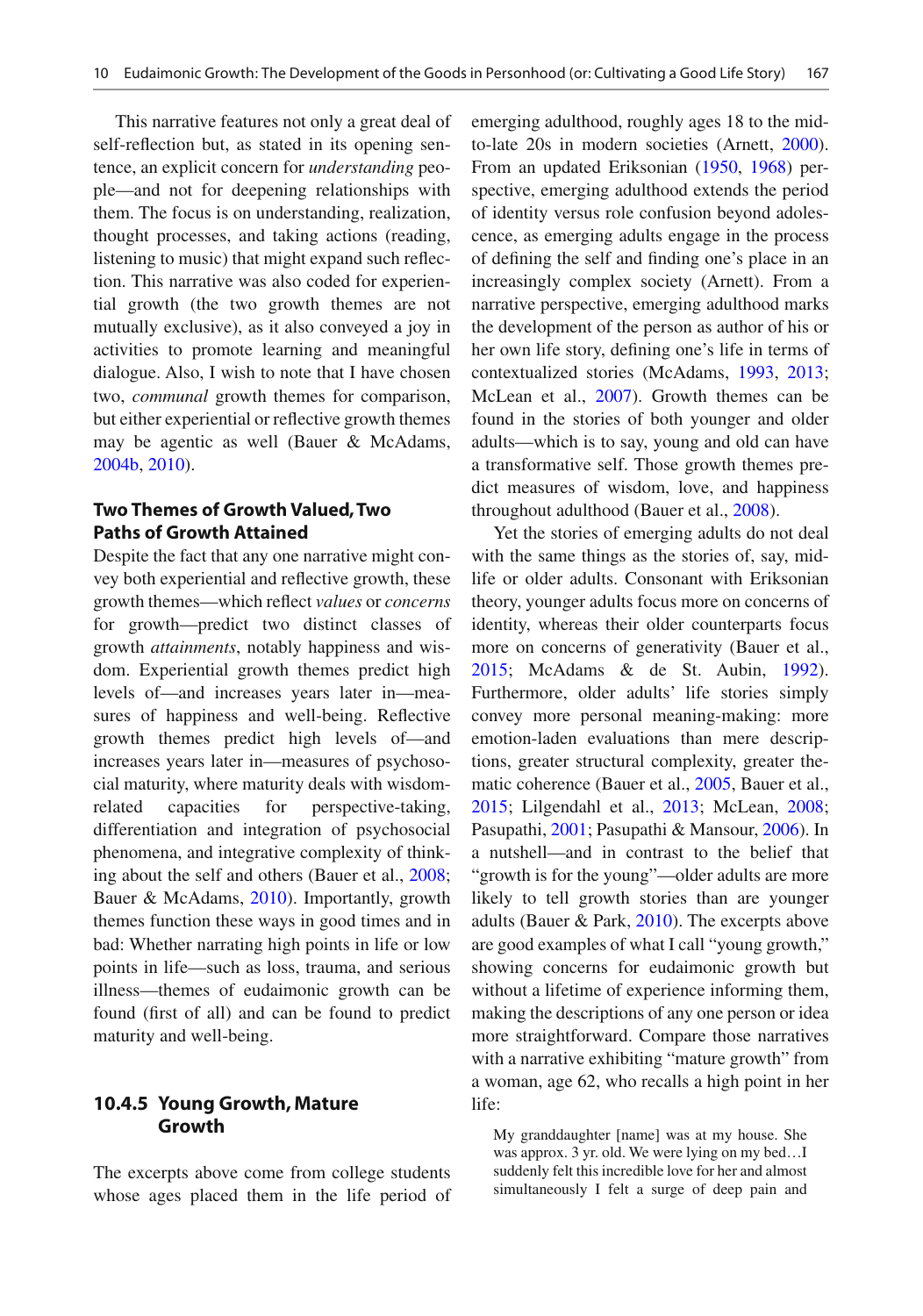sadness and I became conscious, I feel, for the first time, that the price of loving so completely, so unconditionally is that the other side is that I would feel excrutiating pain if she were to die or be separated from me forever. This event is significant because I felt so alive—so capable of being loving without consciousness about acceptance/nonacceptance and other self-centered thoughts. The awareness of the other side of connection is loss—I know this and have felt this since, and the knowing has greatly enhanced my life—much more freely able to love and to understand why I have been so fearful of this kind of loving in the past.

 The presence of growth themes in personal narratives (and in open-ended goals) has been shown repeatedly to explain the bivariate relation between age and well-being (citations above). In other words, older people may report higher life satisfaction (in some studies; seldom lower), but this is explained by the fact that older adults are more likely to tell growth stories; they are more likely to have a transformative self.

## **10.4.6 Authorship, Authenticity, and Self-Actualizing**

 For all the depth of meaning in narratives of mature, eudaimonic growth, they do not necessarily reveal self-actualization. Psychological science, for good reason, hardly holds the bar for eudaimonic well-being as high as Maslow's selfactualization. Self-actualizing is one of the canonical, candidate goods among the many goods of personhood and eudaimonia, as noted earlier. Furthermore, self-actualizing is an aim for the person with a transformative self. This person can be said, at any phase of development, to be aiming for a more authentic life story—a story about activities that increasingly reflect and foster authentic living. The person with a transformative self strives for heightened capacities for authentic self-authorship.

## **Identity Achievement Versus Self-Actualizing**

When self-identity first takes its relatively adult form, sometime in late adolescence or emerging adulthood, the person can be said to first *author* his or her own self-identity as a life story

(McAdams, [2013](#page-25-28); although autobiographical reasoning is present earlier—see Dunlop & Walker, 2013). This development may well involve a push to cultivate one's "true self" (if only as subjectively perceived—Schlegel, Hicks, Arndt, & King, [2009](#page-26-27); Schlegel, Hicks, & Christy, Chap. [14](SpringerLink:ChapterTarget), this volume), but identity formation at this point is largely defined by various freedoms from parental or school authority and various freedoms to pursue one's own course of action and belief. The aim of identity achievement in youth, as Erikson puts it, is to find "where one stands" in a world of others. But this is a far cry from the subtler considerations of existential authenticity in the manner of Sartre or Rollo May.

 Does that sound elitist? If a person is to be judgmental about the descriptive differences between young and mature self-identity, then we see elitism. Then the claims here are ageist, but with a bias against youth. Few adolescents can even conceptualize the issues of authenticity and self-actualizing within the vicissitudes of the actual, lived contexts of adult life (let alone shape their largely unconscious, personal patterns of intentions, actions, and interpretations in a way that exudes self-actualizing routinely).<sup>6</sup> It simply takes decades of experience in life, on average, to develop the capacities for perspective-taking that are required of Maslow's self-actualizing or Loevinger's integrated stage of development.

 Now, an adolescent's self-identity can surely reflect qualities of authenticity and surely involve a focus on eudaimonic growth. But on average, the adolescent self-identity is considerably more likely than the mid-life or older-adult self- identity to be focused on extrinsically motivated concerns, such as self-image, social status, and appearances—and, conversely, less likely to be focused on internally or humanistically motivated concerns like personally meaningful activities and relationships (Bauer et al., 2005, 2015;

<span id="page-21-0"></span><sup>6</sup> To temper the reverse ageism, let's keep in mind that the cultivation of self-understanding toward authenticity is but one of many lines of development that constitute a good life (cf. the big umbrella of eudaimonia). One need not scale the heights of authenticity to be a good neighbor or parent etc.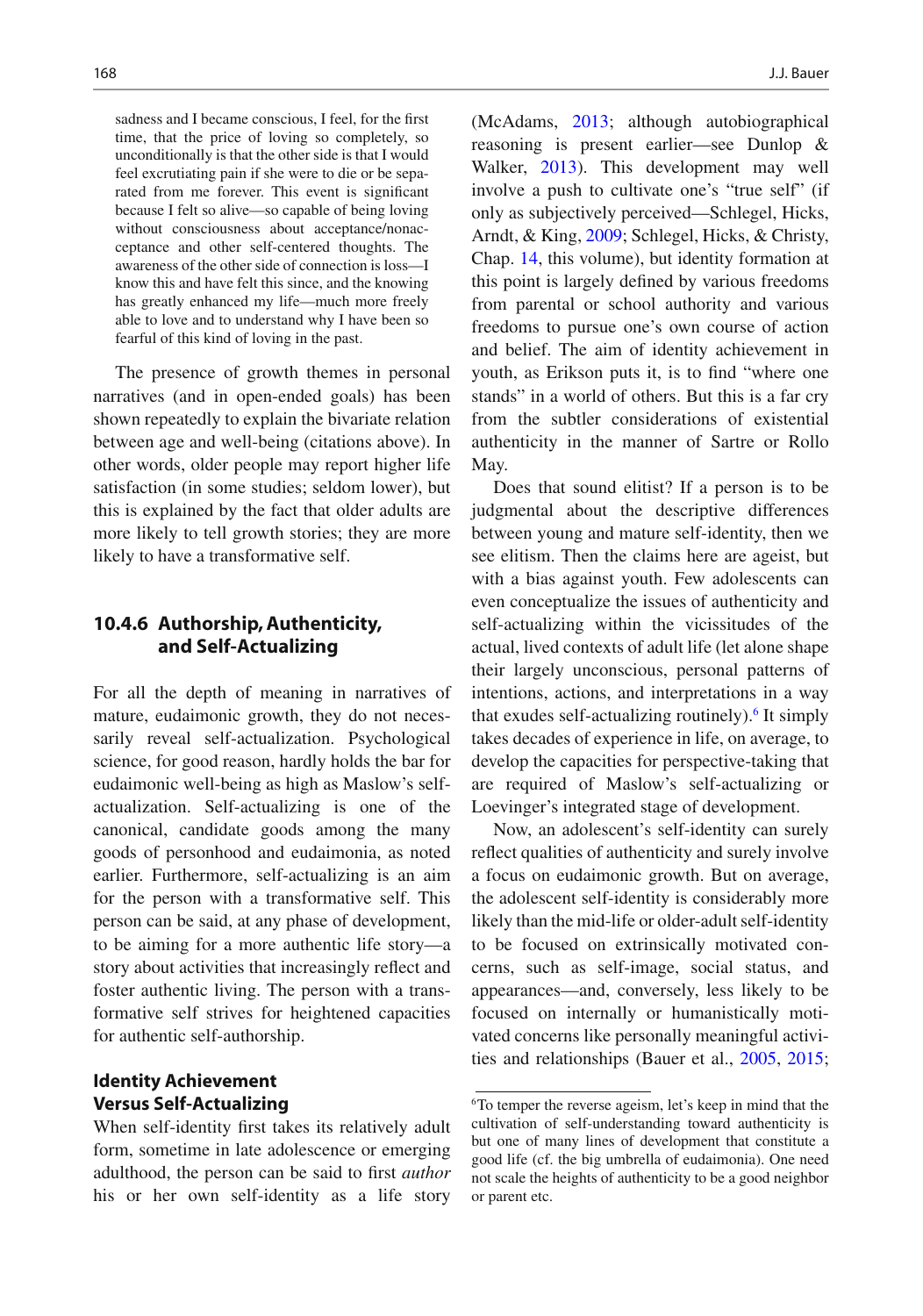Sheldon & Kasser, [2001](#page-26-28)). Such concerns are not sufficient requirements of existential authenticity, but they do seem to be necessary. So, even though adolescent self-identity may reflect authenticity, authenticity seems more likely in mature years than in youth.

 Still, adolescents can act authentically or not. So I maintain that authenticity has a developmentally sliding scale. Authenticity in youth is not the same authenticity as in maturity. Similarly, the authenticity of earlier stages of ego development more simplistic understandings of self and others than does the authenticity of later stages of ego development. Authenticity at later stages is not about one's achieving an identity that is merely based on, as in youth, one's selfexamination and commitments to roles and beliefs in society. In other words, mature authenticity is not just about identity achievement. Mature authenticity is more about self-actualizing.

#### **Independence and Authenticity**

 Another way to oversimplify the scenario with authorship and authenticity is to view them in terms of basic notions of freedom: *freedom from* (i.e., negative freedom, which is the absence of hindrances to self-determination) and *freedom to* (i.e., positive freedom, which is the presence of self-determination; Berlin, [1969](#page-24-33)). In the course of personal development, the emergence of the adult form of authorship in adolescence or emerging adulthood is largely about *independence* , which deals largely with *freedom from* one's parents or guardians (as in adolescence) as well as *freedom to* choose one's own responsibilities and courses of action in society. In contrast, authenticity deals largely with *freedom from* society (particularly the directives and ideologies of social institutions and social roles, notably the ones that the independence-focused person so eagerly chose for him- or herself in youth) as well as *freedom to* choose among self-examined ideals. In both cases we see a development toward a "truer" self than had been known and lived prior. But whereas the earlier true self in the dawn of adult authorship deals with independence, the more mature true self deals with authenticity.

#### **Authenticity and Self-Authorship**

Authenticity can be viewed as a refined or mature form of self-authorship. Authenticity is a refined form of authorship. We often see how novelists refine their craft over the course of their career such that their earlier works come across as the work of a younger person. Similarly, individual persons—if they continue to develop—refine their capacities to author their own narrative selfidentity. More mature life stories involve greater attention to multiple meanings, to greater acceptance of the good and bad in one's life as integral to one's "one and only life" (Erikson, [1968](#page-27-12)), or to the balancing of competing and underlying motives—motives that might not have even been perceived as competing or even existing in youth. Authenticity as a characteristic of a narrative self-identity is not the only way in which a life story might be refined, but it is one kind—and a kind especially relevant to the study of selfactualizing and, more broadly, eudaimonic growth. Authenticity is a way of authorship that accounts for the multifaceted, multivalenced, myriad qualities of a life with honesty, humility, a lack of defensiveness (a quiet ego—Wayment, Bauer, & Sylaska, 2015), a deep sense of connection to the people in one's life (at multiple levels of the social ecology, from immediate others to society over history—Bronfenbrenner, [1979](#page-24-34)), a deep understanding of how one's motivations and values and actions both conflict and integrate (e.g., self-concordance—Sheldon & Houser-Marko, [2001](#page-26-20)), and other qualities that acknowledge the various virtues of the fullness of one's personhood.

#### **Authenticity, Traits, and Self-Authorship**

Finally, when I say *authenticity*, I do not mean only *being true to your traits* , which is a common way of interpreting authenticity (McGregor, McAdams, & Little, [2006](#page-25-34); Little, Chap. [19](SpringerLink:ChapterTarget), this volume). Instead, I mean something closer to "being true to your beliefs." Both forms of authenticity are important and facilitate wellbeing (Sheldon, Ryan, Rawsthorne, & Ilardi, 1997). An authenticity that means nothing more than living in accord with some deeply ingrained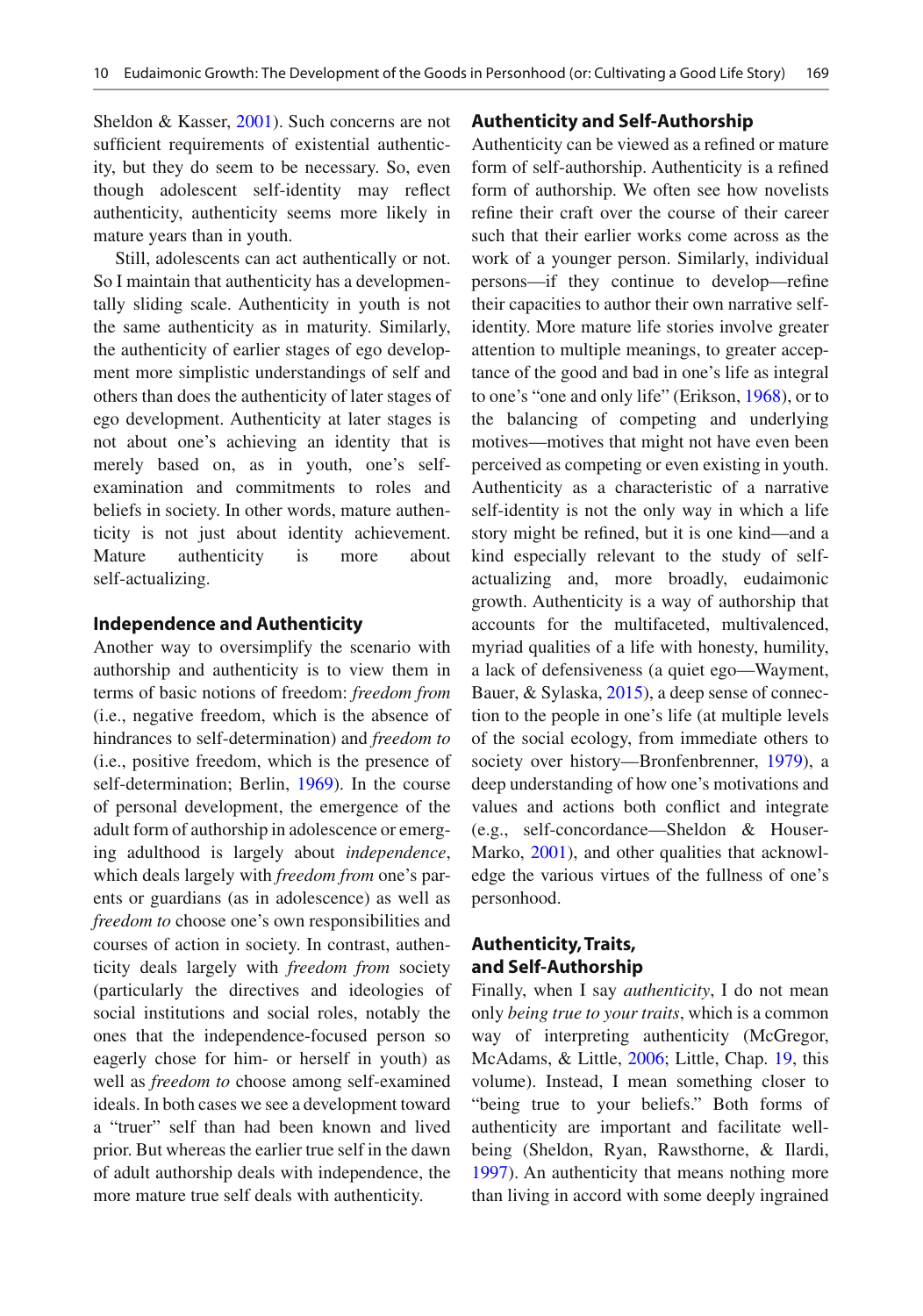traits—say, if one is born or raised to be hyperaggressive or just simply a jerk—strikes me as good for little more than fostering a sense of satisfaction that might come from either selfverification or a massive dose of self-justification: "Yeah, I was a jerk. That's just me being me. Tough luck for you." Being true to one's beliefs involves at least some reflection of what is meaningful and valuable in life, ideally from a nondefensive point of view (Bauer, 2008; Wayment, Bauer, & Sylaska, 2015). The system of eudaimonic and humanistic values exists in part to guard against the more selfish impulses of human nature (that continue to exist in even the most self-actualized among us—Maslow, 1968). So authenticity involves characteristics of the person at the level of traits and characteristic adaptations, the latter of which involves subjective beliefs, values, and motivations (McAdams & Pals, 2006).

## **Subjectivity, Objectivity, Authenticity, and Self-Authorship**

 Yet even "being true to one's beliefs" is problematic, particularly in its reliance on internality The philosopher Wayne Sumner (1996) tries to get around this problem with a subjectivist notion of authentic happiness. Certain externalist criteria for the welfare of others obtain. Furthermore, we probably need stories, a narrative account of how the person weaves the various activities and people and personal beliefs in his or her life into an a sense of not merely coherence but also integrity—where one's activities and interactions in actual, lived contexts bring one's abstract values to life. As noted earlier, we see that the capacity to tell such a story increases with age but is more proximally tied to the transformative self. From a narrative perspective, this process is a matter of moving from authorship to authenticity. However, this movement does not happen overnight. Instead, authorship throughout adulthood may be viewed in terms of gradually increasing authenticity over the years, perhaps in fits and starts as one makes attempts, fails, and tries to learn from experience, but nonetheless gradually over broad spans of time. The transformative self, as a selfidentity rooted in the process of eudaimonic growth, facilitates such development.

#### **References**

- <span id="page-23-9"></span> Adler, J. M. (2012). Living into the story: Agency and coherence in a longitudinal study of narrative identity development and mental health over the course of psychotherapy. *Journal of Personality and Social Psychology, 102* , 367–389.
- <span id="page-23-10"></span> Adler, J. M., Lodi-Smith, J., Philippe, F. L., & Houle, I. (2016). The incremental validity of narrative identity in predicting well-being: A review of the field and recommendations for the future. *Personality and Social Psychology Review, 20* , 142–175.
- <span id="page-23-4"></span> Ardelt, M. (2003). Empirical assessment of a threedimensional wisdom scale. *Research on Aging, 23* , 275–324.
- <span id="page-23-12"></span> Arnett, J. J. (2000). Emerging adulthood: A theory of development from the late teens through the twenties. *American Psychologist, 55* , 469–480.
- <span id="page-23-11"></span> Bakan, D. (1966). *The duality of human existence: Isolation and communion in Western man* . Boston: Beacon Press.
- <span id="page-23-0"></span> Bauer, J. J. (2016). *The transformative self: Identity, growth, and a good life story: A theory of eudaimonic personality development* . New York: Oxford University. Manuscript in preparation.
- <span id="page-23-2"></span> Bauer, J. J., & Bonanno, G. A. (2001). Doing and being well (for the most part): Adaptive patterns of narrative self-evaluation during bereavement. *Journal of Personality, 69* , 451–482.
- <span id="page-23-8"></span> Bauer, J. J., & DesAutels, P. (in press). Eudaimonia Cosmopolitan: Toward an integrative, developmental model of a good life. In E. Nelson (Ed.), *Naturalism and Asian Philosophy: Owen Flanagan and Beyond* . Albany, NY: SUNY Press.
- <span id="page-23-5"></span> Bauer, J. J., & McAdams, D. P. (2004a). Growth goals, maturity, and well-being. *Developmental Psychology, 40* , 114–127.
- <span id="page-23-7"></span> Bauer, J. J., & McAdams, D. P. (2004b). Personal growth in adults' stories of life transitions. *Journal of Personality, 72* , 573–602.
- <span id="page-23-1"></span> Bauer, J. J., & McAdams, D. P. (2010). Eudaimonic growth: Narrative growth goals predict increases in ego development and subjective well-being three years later. *Developmental Psychology, 46* , 761–772.
- <span id="page-23-3"></span> Bauer, J. J., McAdams, D. P., & Pals, J. L. (2008). Narrative identity and eudaimonic well-being. *Journal of Happiness Studies, 9* , 81–104.
- <span id="page-23-6"></span> Bauer, J. J., McAdams, D. P., & Sakaeda, A. R. (2005). Interpreting the good life: Growth memories in the lives of mature, happy people. *Journal of Personality and Social Psychology, 88* , 203–217.
- <span id="page-23-13"></span> Bauer, J. J., & Park, S. W. (2010). Growth isn't just for the young: Growth narratives, eudaimonic resilience, and the aging self. In P. S. Frye & C. L. M. Keyes (Eds.),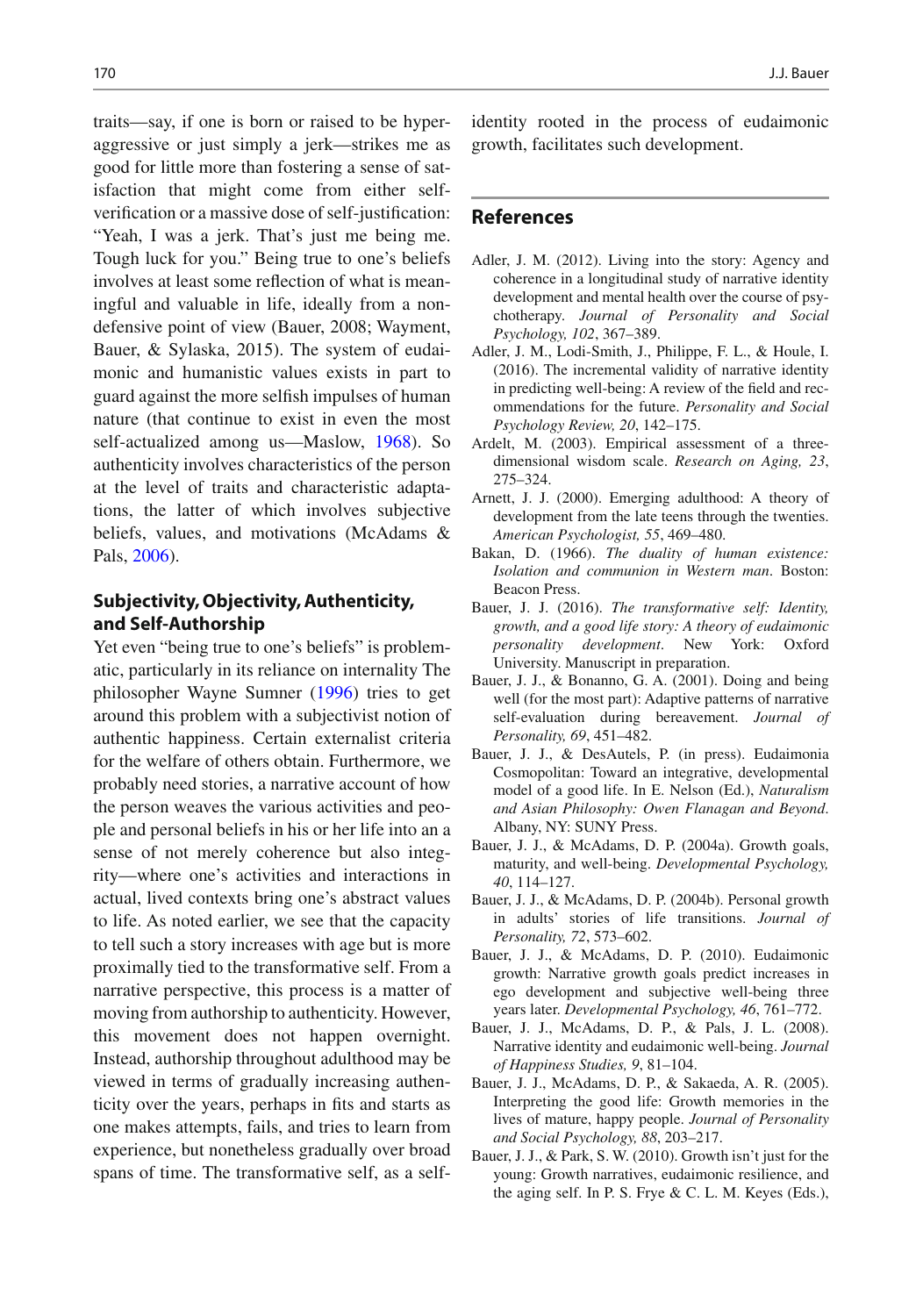*Frontiers of resilient aging* (pp. 60–89). Cambridge, UK: Cambridge University Press.

- <span id="page-24-8"></span> Bauer, J. J., Park, S. W., Montoya, R. M., & Wayment, H. A. (2015). Growth motivation toward two facets of eudaimonic self-development. *Journal of Happiness Studies, 16* , 185–210.
- <span id="page-24-7"></span>Baumeister, R. F. (1991). *Meanings of life*. New York: Guilford.
- <span id="page-24-5"></span> Baumeister, R. F., Vohs, K. D., Aaker, J. L., & Garbinsky, E. N. (2013). Some key differences between a happy life and a meaningful life. *Journal of Positive Psychology, 8* , 505–516.
- <span id="page-24-33"></span>Berlin, I. (1969). *Two essays on liberty*. Oxford: Oxford University.
- <span id="page-24-14"></span> Bhatia, S. (2007). *American karma: Race, culture, and identity in the Indian diaspora* . New York: New York University.
- <span id="page-24-22"></span> Brandtstadter, J. (1999). The self in action and development: Cultural, biosocial, and onogenetic bases of intentional self-development. In J. Brandtstadter & R. M. Lerner (Eds.), *Action and self-development: Theory and research through the life span* (pp. 37–66). Thousand Oaks, CA: Sage.
- <span id="page-24-31"></span> Brockmeier, J. (2000). Autobiographical time. *Narrative Inquiry, 10* , 51–73.
- <span id="page-24-34"></span> Bronfenbrenner, U. (1979). *The ecology of human development:* Experiments by nature and design. Cambridge, MA: Harvard University.
- <span id="page-24-27"></span>Bruner, J. (1990). *Acts of meaning*. Cambridge, MA: Harvard University.
- <span id="page-24-13"></span> Bryant, F. B. (2003). Savoring Beliefs Inventory (SBI): A scale for measuring beliefs about savouring. *Journal of Mental Health, 12* , 175–196.
- <span id="page-24-30"></span> Campbell, J. (1948/1972). *The hero with a thousand faces* . Princeton, NJ: Princeton University.
- <span id="page-24-6"></span> Carter, T. J., & Gilovich, T. (2010). The relative relativity of material and experiential purchases. *Journal of Personality and Social Psychology, 98* , 146–159.
- <span id="page-24-20"></span> Chang, E. (2009). An examination of optimism, pessimism, and performance perfectionism as predictors of positive psychological functioning in middle-aged adults: Does holding high standards of performance matter beyond generalized outcome expectancies? *Cognitive Therapy Research, 33* , 334–344.
- <span id="page-24-23"></span> Cohn, L. D. (1998). Age trends in personality development: A quantitative review. In P. M. Westenberg, A. Blasi, & L. D. Cohn (Eds.), *Personality development: Theoretical, empirical, and clinical investigations of Loevinger's conception of ego development* (pp. 133–143). Mahwah, NJ: Lawrence Erlbaum.
- <span id="page-24-18"></span> Crocker, J., & Canevello, A. (2008). Creating and undermining support in communal relationships: The role of compassionate and self-image goals. *Journal of Personality and Social Psychology, 95* , 555–575.
- <span id="page-24-12"></span> Deci, E. L., & Ryan, R. M. (2000). The what and why of goal pursuits: Human needs and the self-determination of behavior. *Psychological Inquiry, 11* , 227–268.
- <span id="page-24-15"></span> DesAutels, P. (2009). Resisting organizational power. In L. Tessman (Ed.), *Feminist ethics and social and polit-*

*ical philosophy: Theorizing the non-ideal* (pp. 223– 236). New York: Springer.

- <span id="page-24-25"></span> Diener, E., Emmons, R. A., Larson, R. J., & Griffen, S. (1985). The satisfaction with life scale. *Journal of Personality Assessment, 49* , 71–75.
- <span id="page-24-0"></span> Diener, E., Lucas, R. E., & Scollon, C. N. (2006). Beyond the hedonic treadmill: Revising the adaptation theory of well-being. *American Psychologist, 61* , 305–314.
- <span id="page-24-28"></span> Dunlop, W. L., & Tracy, J. L. (2013). Sobering stories: Narratives of self-redemption predict behavioral change and improved health among recovering alcoholics. *Journal of Personality and Social Psychology, 104* , 576–590.
- <span id="page-24-32"></span> Dunlop, W. L., & Walker, L. J. (2013). The life story: Its development and relation to narration and personal identity. *International Journal of Behavioral Development, 37* , 235–247.
- <span id="page-24-9"></span>Elliot, A. J., & McGregor, H. A. (2001). A 2×2 achievement goal framework. *Journal of Personality and Social Psychology, 80* , 501–519.
- <span id="page-24-17"></span> Erikson, E. H. (1950/1994). *Childhood and society* . New York: Norton.
- <span id="page-24-24"></span> Erikson, E. H. (1968/1994). *Identity: Youth and crisis* . New York: Norton.
- <span id="page-24-19"></span> Flanagan, O. (1991). *Varieties of moral personality: Ethics and psychological realism* . Cambridge, MA: Harvard University.
- <span id="page-24-3"></span> Flanagan, O. F. (2011). *The bodhisattva's brain: Buddhism naturalized* . Cambridge, MA: MIT.
- <span id="page-24-4"></span> Fredrickson, B. L. (2013). Updated thinking on positivity ratios. *American Psychologist* , 68, 814–822.
- <span id="page-24-21"></span> Goldstein, K. (1939). *The organism, a holistic approach to biology derived from pathological data in man* . New York: American Book Company.
- <span id="page-24-10"></span> Graham, J., Nosek, B. A., Haidt, J., Iyer, R., Koleva, S., & Ditto, P. H. (2011). Mapping the moral domain. Journal of Personality and Social Psychology, 101, 366–385.
- <span id="page-24-29"></span> Hammack, P. L. (2011). *Narrative and the politics of identity: The cultural psychology of Israeli and Palestinian youth* . New York: Oxford University.
- <span id="page-24-16"></span> Hammack, P. L., Thompson, E. M., & Pilecki, A. (2009). Configurations of identity among sexual minority youth: Context, desire, and narrative. *Journal of Youth and Adolescence, 38* , 867–883.
- <span id="page-24-1"></span> Haybron, D. (2008). *The pursuit of unhappiness* . New York: Oxford University.
- <span id="page-24-2"></span> Huta, V. (2013). Pursuing eudaimonia versus hedonia: Distinctions, similarities, and relationships. In A. S. Waterman (Ed.), *The best within us: Positive psychology perspectives on eudaimonic functioning* (pp. 139– 158). Washington, DC: American Psychological Association.
- <span id="page-24-11"></span> Huta, V., & Ryan, R. M. (2010). Pursuing pleasure or virtue: The differential and overlapping well-being benefits of hedonic and eudaimonic motives. Journal of *Happiness Studies, 11* , 735–762.
- <span id="page-24-26"></span> James, W. (1890/1950). *Principles of psychology, vol. 2* . New York: Dover.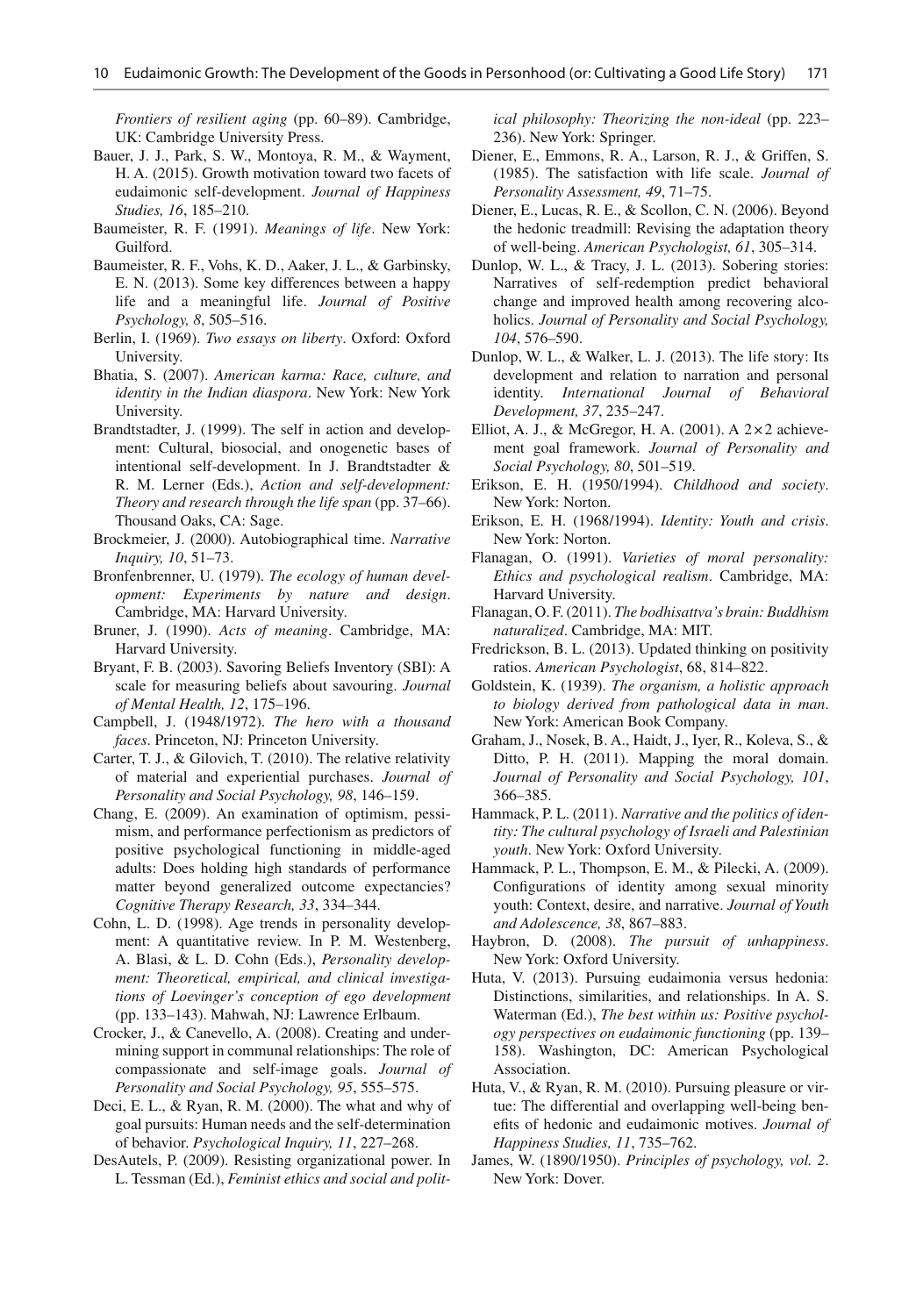- <span id="page-25-10"></span> James, W. (1907/1909/1978). *Pragmatism and the meaning of truth* (A. J., Ayer, Ed.). Cambridge, MA: Harvard University.
- <span id="page-25-31"></span> Jeffers, T. J. (2005). *Apprenticeships: The bildungsroman from Goethe to Santayana* . New York: Palgrave Macmillan.
- <span id="page-25-1"></span> Kashdan, T. B., Biswas-Diener, R., & King, L. A. (2008). Reconsidering happiness: The costs of distinguishing between hedonics and eudaimonia. *Journal of Positive Psychology, 3* , 219–233.
- <span id="page-25-15"></span> Kasser, T. (2002). *The high price of materialism* . Cambridge, MA: MIT.
- <span id="page-25-16"></span> Kasser, T., & Ryan, R. M. (1996). Further examining the American dream: Well-being correlates of intrinsic and extrinsic goals. *Personality and Social Psychology Bulletin, 22* , 281–288.
- <span id="page-25-7"></span>Kegan, R. (1982). *The evolving self*. Cambridge, MA: Harvard University.
- <span id="page-25-0"></span> Kelly, G. A. (1955). *A theory of personality: The psychology of personal constructs* . New York: Norton.
- <span id="page-25-6"></span> Keltner, D. (2010). The compassionate instinct. In D. Keltner, J. Marsh, & J. A. Smith (Eds.), *The compassionate instinct: The science of human goodness* (pp. 8–15). New York: Norton.
- <span id="page-25-11"></span> Keyes, C. L. M. (1998). Social well-being. *Social Psychology Quarterly, 61* , 121–140.
- <span id="page-25-2"></span> Keyes, C. L. M., Schmotkin, D., & Ryff, C. D. (2002). Optimizing well-being: The empirical encounter of two traditions. *Journal of Personality and Social Psychology, 82* , 1007–1022.
- <span id="page-25-4"></span> King, L. A., & Napa, C. K. (1998). What makes a life good? *Journal of Personality and Social Psychology, 75* , 156–165.
- <span id="page-25-24"></span> King, L. A., & Smith, N. G. (2004). Gay and straight possible selves: Goals, identity, subjective well-being, and personality development. *Journal of Personality, 72* , 967–994.
- <span id="page-25-17"></span> Labouvie-Vief, G. (2003). Dynamic integration: Affect, cognition, and the self in adulthood. *Current Directions in Psychological Science, 12* , 201–206.
- <span id="page-25-8"></span> Labouvie-Vief, G. (2006). Emerging structures of adult thought. In J. J. Arnett & J. L. Tanner (Eds.), *Emerging adults in America: Coming of age in the 21st century* . Washington, DC: American Psychological Association.
- <span id="page-25-25"></span> Leary, M. R., & Tangney, J. P. (2005). The self as an organizing construct in the behavioral and social sciences. In M. R. Leary & J. P. Tangney (Eds.), *Handbook of self and identity* (pp. 3–14). New York: Guilford.
- <span id="page-25-23"></span> Lilgendahl, J. P., Helson, R., & John, O. P. (2013). Does ego development increase during midlife? The effects of openness and accommodative processing of diffi cult events. *Journal of Personality, 81* , 403–416.
- <span id="page-25-21"></span> Lilgendahl, J. P., & McAdams, D. P. (2011). Constructing stories of self-growth: How individual differences in patterns of autobiographical reasoning relate to well- being in midlife. *Journal of Personality, 79* , 391–428.
- <span id="page-25-29"></span> Lodi-Smith, J., Geise, A. C., Roberts, B. W., & Robins, R. W. (2009). Narrating personality change. *Journal of Personality and Social Psychology, 96* , 679–689.
- <span id="page-25-9"></span>Loevinger, J. (1976). *Ego development*. San Francisco: Jossey-Bass.
- <span id="page-25-18"></span> Maslow, A. H. (1968). *Toward a psychology of being* . New York: Van Nostrand Reinhold.
- May, R. (1969/2007). *Love and will* . New York: Norton.
- <span id="page-25-14"></span> McAdams, D. P. (1993). *The stories we live by: Personal myths and the making of the self* . New York: Morrow.
- <span id="page-25-27"></span> McAdams, D. P. (1995). What do we know when we know a person? *Journal of Personality, 63* , 365.
- <span id="page-25-3"></span> McAdams, D. P. (2006). *The redemptive self: Stories Americans live by* . New York: Oxford University.
- <span id="page-25-26"></span> McAdams, D. P. (2008). Personal narratives and the life story. In O. P. John, R. W. Robins, & L. A. Pervin (Eds.), *Handbook of personality: Theory and research* (3rd ed., pp. 242–262). New York: Guilford.
- <span id="page-25-28"></span> McAdams, D. P. (2013). The psychological self as actor, agent, and author. *Perspectives on Psychological Science, 8* , 272–295.
- <span id="page-25-12"></span> McAdams, D. P., & de St. Aubin, E. (1992). A theory of generativity and its assessment through self-report, behavioral acts, and narrative themes in autobiography. *Journal of Personality and Social Psychology, 62* , 1003–1015.
- <span id="page-25-32"></span>McAdams, D. P., Hoffman, B. J., Mansfield, E. D., & Day, R. (1996). Themes of agency and communion in significant autobiographical scenes. *Journal of Personality, 64* , 339–377.
- <span id="page-25-22"></span>McAdams, D. P., & Pals, J. L. (2006). A new big five: Fundamental principles for an integrative science of personality. *American Psychologist, 61* , 204–217.
- <span id="page-25-30"></span> McAdams, D. P., Reynolds, J., Lewis, M., Patten, A. H., & Bowman, P. J. (2001). When bad things turn good and good things turn bad: Sequences of redemption and contamination in life narrative and their relation to psychosocial adaption in midlife adults and in students. *Personality and Social Psychology Bulletin, 27* , 474–485.
- <span id="page-25-34"></span> McGregor, I., McAdams, D. P., & Little, B. R. (2006). Personal projects, life stories, and happiness: On being true to traits. *Journal of Research in Personality, 40* , 551–572.
- <span id="page-25-33"></span> McLean, K. C. (2008). Stories of the young and the old: Personal continuity and narrative identity. *Developmental Psychology, 44* , 254–264.
- <span id="page-25-20"></span> McLean, K. C., Pasupathi, M., & Pals, J. L. (2007). Selves creating stories creating selves: A process model of self-development. *Personality and Social Psychology Review, 11* , 262–278.
- <span id="page-25-19"></span> Murray, H. A. (1938/2007). *Explorations in personality* . (Dan P. McAdams, Ed.). New York: Oxford University.
- <span id="page-25-5"></span> Nozick, R. (1983). *Philosophical explanations* . Cambridge, MA: Belknap.
- <span id="page-25-13"></span> Nussbaum, M. C. (1998). *Women and human development: The capabilities approach* . New York: Cambridge University.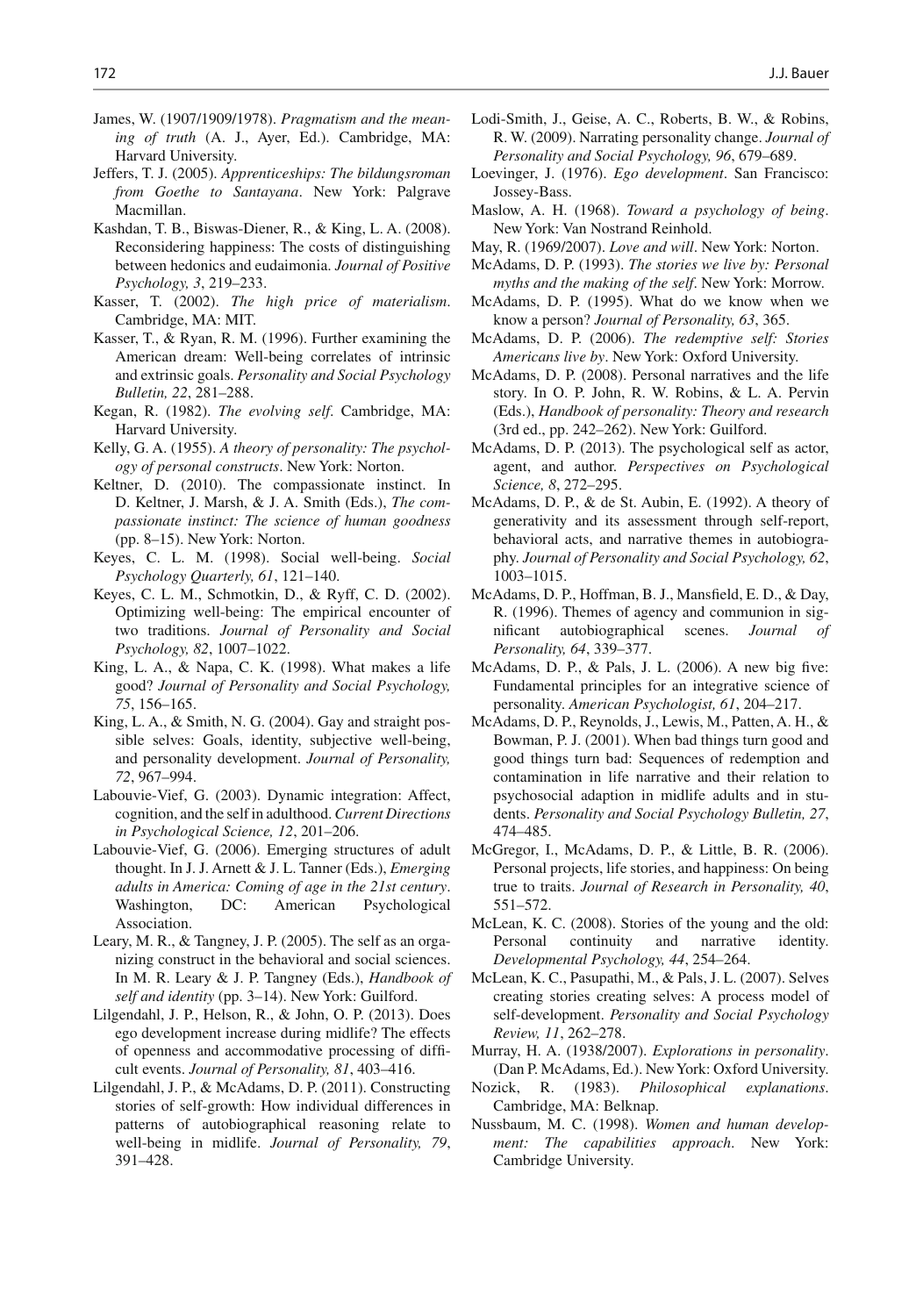- <span id="page-26-15"></span> Nussbaum, M. C. (2011). *Creating capabilities: A human development approach* . Cambridge, UK: Cambridge University.
- <span id="page-26-21"></span>Pals, J. L. (2006). Narrative identity processing of difficult life experiences: Pathways of personality development and positive self-transformation in adulthood. *Journal of Personality, 74* , 1079–1109.
- <span id="page-26-25"></span> Pasupathi, M. (2001). The social construction of the personal past and its implications for adult development. *Psychological Bulletin, 127* , 651–672.
- <span id="page-26-26"></span> Pasupathi, M., & Mansour, E. (2006). Adult age differences in autobiographical reasoning in narratives. *Developmental Psychology, 42* , 798–808.
- <span id="page-26-3"></span> Pennebaker, J. W., & Seagal, J. D. (1999). Forming a story: The health benefits of narrative. *Journal of Clinical Psychology, 55* , 1243–1254.
- <span id="page-26-24"></span> Riceour, P. (1990). *Time and narrative, vol. 3* . (K. Blamey & D. Pallauer, Trans.)
- <span id="page-26-19"></span> Robitschek, C. (1998). Personal growth initiative: The construct and its measure. *Measurement and*  Evaluation in Counseling and Development, 30, 183–198.
- <span id="page-26-16"></span>Rogers, C. R. (1961). *On becoming a person*. Boston: Houghton Mifflin.
- <span id="page-26-18"></span> Ryan, R. M., & Deci, E. L. (2001). On happiness and human potentials: A review of research on hedonic and eudaimonic well-being. *Annual Review of Psychology, 52* , 141–166.
- <span id="page-26-11"></span> Ryff, C. D., & Keyes, C. L. M. (1995). The structure of psychological well-being revisited. *Journal of Personality and Social Psychology, 69* , 719–727.
- <span id="page-26-6"></span> Ryff, C. D., & Singer, B. (2008). Know thyself and become what you are: A eudaimonic approach to psychological well-being. *Journal of Happiness Studies, 9* , 13–39.
- Sawyer, R. K. (2005). *Social emergence: Societies as complex systems* . Cambridge, UK: Cambridge University.
- <span id="page-26-27"></span> Schlegel, R. J., Hicks, J. A., Arndt, J., & King, L. A. (2009). Thine own self: True self-concept accessibility and meaning in life. *Journal of Personality and Social Psychology, 96* , 473–490.
- <span id="page-26-13"></span> Schultheiss, O. C., Yankova, D., Dirlikov, B., & Schad, D. J. (2009). Are implicit and explicit motive measures statistically independent? A fair and balanced test using the picture story exercise and a cue- and response-matched questionnaire measure. *Journal of Personality Assessment, 91* , 72–81.
- <span id="page-26-5"></span> Schwartz, S. (2007). Universalism and the inclusiveness of our moral universe. *Journal of Cross-Cultural Psychology, 38* , 711–728.
- <span id="page-26-4"></span> Schwartz, S. H., & Bilsky, W. (1990). Toward a theory of the universal content and structure of values: Extensions and cross-cultural replications. *Journal of Personality and Social Psychology, 58* , 678–891.
- <span id="page-26-23"></span> Sedikides, C., & Hepper, E. G. D. (2009). Selfimprovement. *Social and Personality Psychology Compass, 3* (6), 899–917.
- <span id="page-26-17"></span>Sheldon, K. M. (2004). *Optimal human being*. Mahwah, NJ: Lawrence Erlbaum Associates.
- <span id="page-26-0"></span> Sheldon, K. M. (2013). Individual daimon, universal needs, and subjective well-being: Happiness as the natural consequence of a life well lived. In A. S. Waterman (Ed.), *The best within us: Positive psychology perspectives on eudaimonic functioning* (pp. 207– 226). Washington, DC: American Psychological Association.
- <span id="page-26-20"></span> Sheldon, K. M., & Houser-Marko, L. (2001). Selfconcordance, goal attainment, and the pursuit of happiness: Can there be an upward spiral? *Journal of Personality and Social Psychology, 80* , 152–165.
- Sheldon, K. M., & Kasser, T. (1995). Coherence and congruence: Two aspects of personality integration. *Journal of Personality and Social Psychology, 68* , 531–543.
- <span id="page-26-28"></span> Sheldon, K. M., & Kasser, T. (2001). Getting older, getting better? Personal strivings and psychosocial maturity across the life-span. *Developmental Psychology, 34* , 491–501.
- <span id="page-26-29"></span><span id="page-26-12"></span> Sheldon, K. M., Ryan, R. M., Rawsthorne, L. J., & Ilardi, B. (1997). Trait self and true self: Cross-role variation in the big-five personality traits and its relations with psychological authenticity and subjective well-being. *Journal of Personality and Social Psychology, 73* , 1380–1393.
- <span id="page-26-10"></span> Staudinger, U. M., Dörner, J., & Mickler, C. (2005). Wisdom and personality. In R. J. Sternberg & J. Jordan (Eds.), *A handbook of wisdom: Psychological perspectives* (pp. 191–219). Cambridge, UK: Cambridge University.
- <span id="page-26-7"></span> Steger, M. F., Frazier, P., Oishi, S., & Kaler, M. (2006). The meaning in life questionnaire: Assessing the presence of and search for meaning in life. *Journal of Counseling Psychology, 53* , 80–93.
- <span id="page-26-1"></span> Steger, M. F., Yeon Shin, J., Shim, Y., & Fitch-Martin, A. (2013). Is meaning in life a flagship indicator of wellbeing? In A. S. Waterman (Ed.), *The best within us: Positive psychology perspectives on eudaimonic functioning* (pp. 159–182). Washington, DC: American Psychological Association.
- <span id="page-26-8"></span> Suedfeld, P., & Bluck, S. (1993). Changes in integrative complexity accompanying significant life events: Historical evidence. *Journal of Personality and Social Psychology, 64* , 124–130.
- <span id="page-26-2"></span> Sumner, L. W. (1996). *Welfare, happiness, & ethics* . New York: Oxford University.
- <span id="page-26-22"></span> Tackett, J. L., Herzhoff, K., Kushner, S. C., & Rule, N. (2016). Thin slices of child personality: Perceptual, situational, and behavioral contributions. *Journal of*  Personality and Social Psychology, 110, 150-166.
- <span id="page-26-9"></span> Tadmor, C. T., Tetlock, P. E., & Peng, K. (2007). Acculturation strategies and integrative complexity: The cognitive implications of biculturalism. *Journal of Cross-Cultural Psychology, 40* , 105–139.
- <span id="page-26-14"></span> Tay, L., & Diener, D. (2011). Needs and subjective wellbeing around the world. *Journal of Personality and Social Psychology, 101* , 354–365.